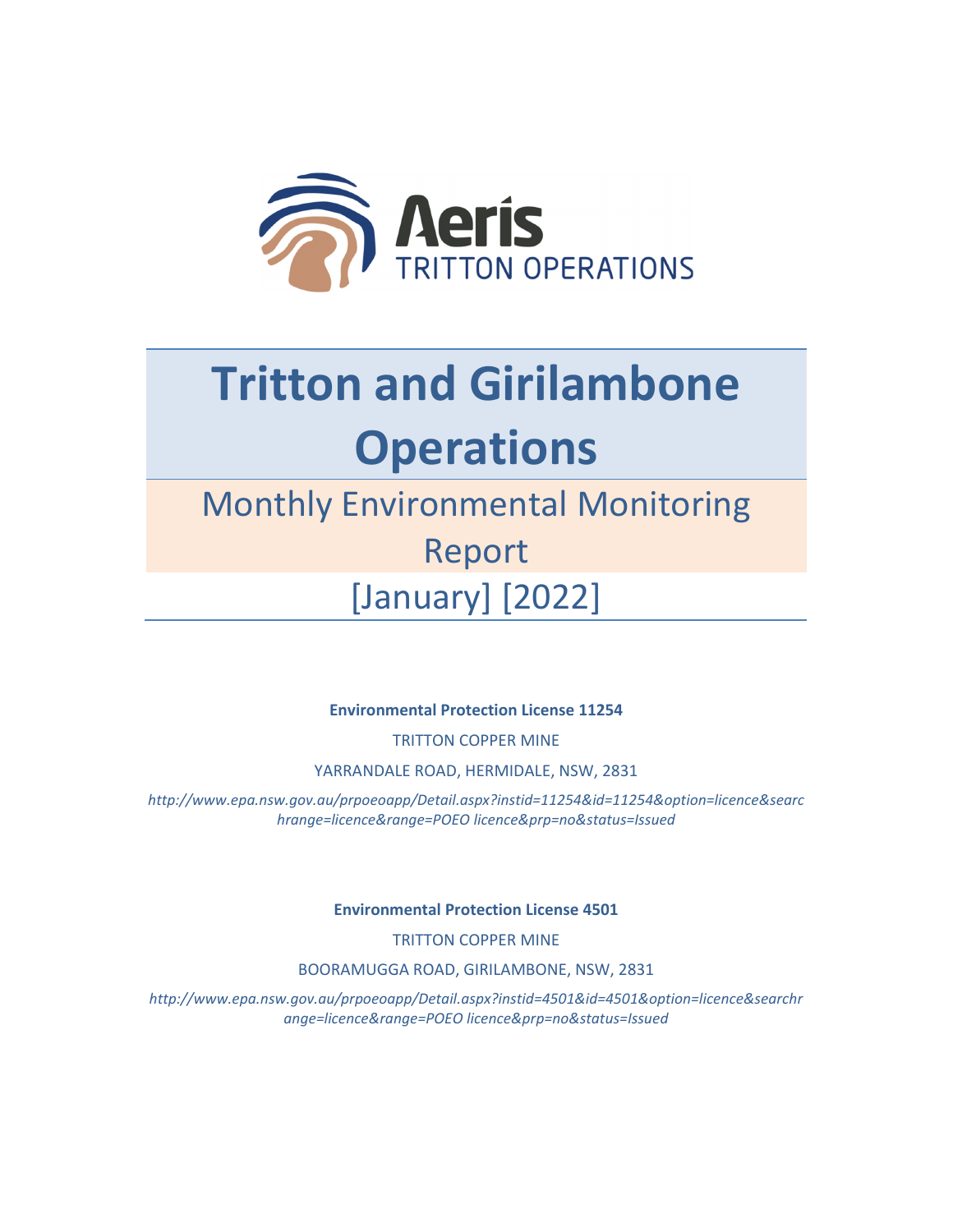

## **[JANUARY] [2022] – GROUNDWATER MONITORING REPORT TRITTON OPERATIONS** LICENCE NO.11254

| Licensee: TRITTON RESOURCES LIMITED |                  |             |                   |                      |                         |
|-------------------------------------|------------------|-------------|-------------------|----------------------|-------------------------|
|                                     |                  |             |                   | <b>EPL No. 11254</b> |                         |
| Sample                              | Monitoring       |             |                   |                      |                         |
| Point                               | <b>Frequency</b> | <b>Date</b> | Parameter         | <b>Measurement</b>   | Unit                    |
| EPA ID                              | Quarterly        | Sampled:    | Arsenic           |                      | $mg/L^1$                |
| No. 12 -                            |                  |             | <b>Barium</b>     |                      | mg/L                    |
| PZH001                              |                  | Obtained:   | Beryllium         |                      | mg/L                    |
|                                     |                  |             | Cadmium           |                      | mg/L                    |
|                                     |                  | Published:  | Chloride          |                      | mg/L                    |
|                                     |                  | 8/04/2022   | Chromium          |                      | mg/L                    |
|                                     |                  |             | Cobalt            |                      | mg/L                    |
|                                     |                  |             | Conductivity (EC) |                      | $\mu$ S/cm <sup>2</sup> |
|                                     |                  |             | Copper            |                      | mg/L                    |
|                                     |                  |             | Iron              |                      | mg/L                    |
|                                     |                  |             | Lead              |                      | mg/L                    |
|                                     |                  |             | Manganese         |                      | mg/L                    |
|                                     |                  |             | Mercury           |                      | mg/L                    |
|                                     |                  |             | Nickel            |                      | mg/L                    |
|                                     |                  |             | pH                |                      | pH Unit                 |
|                                     |                  |             | Sulfate           |                      | mg/L                    |
|                                     |                  |             | Vanadium          |                      | mg/L                    |
|                                     |                  |             | Zinc              |                      | mg/L                    |
|                                     |                  |             | SWL               |                      | m <sup>3</sup>          |
| EPA ID                              | Quarterly        | Sampled:    | Arsenic           |                      | mg/L                    |
| No. 13 -                            |                  |             | <b>Barium</b>     |                      | mg/L                    |
| <b>PZH002</b>                       |                  | Obtained:   | Beryllium         |                      | mg/L                    |
|                                     |                  |             | Cadmium           |                      | mg/L                    |
|                                     |                  | Published:  | Chloride          |                      | mg/L                    |
|                                     |                  | 8/04/2022   | Chromium          |                      | mg/L                    |
|                                     |                  |             | Cobalt            |                      | mg/L                    |
|                                     |                  |             | Conductivity (EC) |                      | $\mu$ S/cm              |
|                                     |                  |             | Copper            |                      | mg/L                    |
|                                     |                  |             | Iron              |                      | mg/L                    |
|                                     |                  |             | Lead              |                      | mg/L                    |
|                                     |                  |             | Manganese         |                      | mg/L                    |
|                                     |                  |             | Mercury           |                      | mg/L                    |
|                                     |                  |             | Nickel            |                      | mg/L                    |
|                                     |                  |             | pH                |                      | pH Unit                 |

<sup>1</sup> Milligrams per litre

<sup>3</sup> Metres

<sup>2</sup> Microsiemens per centimetre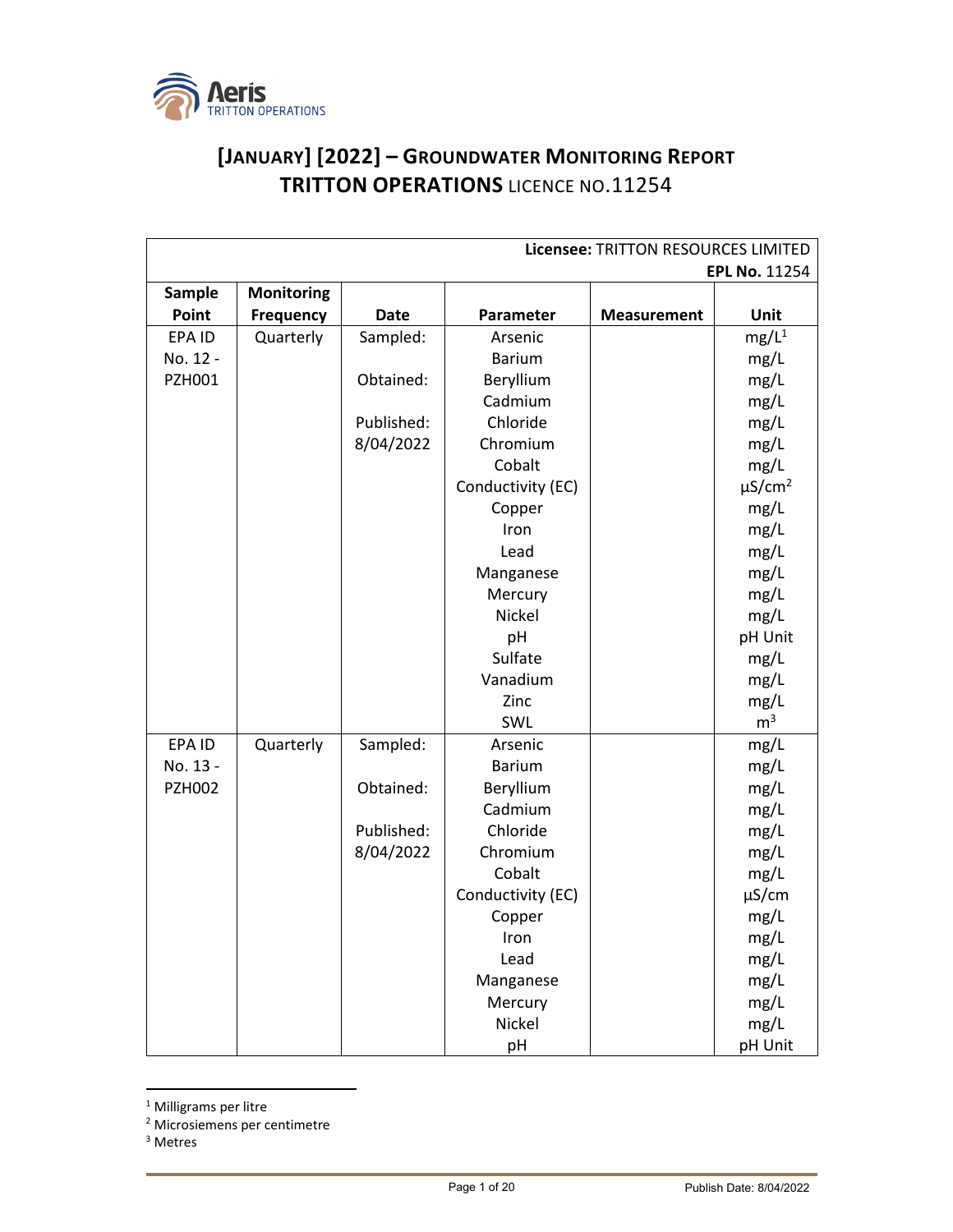

|               |           |            | Sulfate              | mg/L         |
|---------------|-----------|------------|----------------------|--------------|
|               |           |            | Vanadium             | mg/L         |
|               |           |            | Zinc                 | mg/L         |
|               |           |            | SWL                  | m            |
| EPA ID        | Quarterly | Sampled:   | Arsenic              | mg/L         |
| No. 14 -      |           |            | <b>Barium</b>        | mg/L         |
| <b>PZH003</b> |           | Obtained:  | Beryllium            | mg/L         |
|               |           |            | Cadmium              | mg/L         |
|               |           | Published: | Chloride             | mg/L         |
|               |           | 8/04/2022  | Chromium             | mg/L         |
|               |           |            | Cobalt               | mg/L         |
|               |           |            | Conductivity (EC)    | $\mu$ S/cm   |
|               |           |            | Copper               | mg/L         |
|               |           |            | Iron                 | mg/L         |
|               |           |            | Lead                 | mg/L         |
|               |           |            | Manganese            | mg/L         |
|               |           |            | Mercury              | mg/L         |
|               |           |            | <b>Nickel</b>        | mg/L         |
|               |           |            | pH                   | pH Unit      |
|               |           |            | Sulfate              | mg/L         |
|               |           |            | Vanadium             | mg/L         |
|               |           |            | Zinc                 | mg/L         |
|               |           |            | SWL                  | m            |
| EPA ID        | Quarterly | Sampled:   | Arsenic              | mg/L         |
| No. 15 -      |           | D/M/Y      | <b>Barium</b>        | mg/L         |
| <b>PZH004</b> |           |            | Beryllium            | mg/L         |
|               |           | Obtained:  | Cadmium              | mg/L         |
|               |           | D/M/Y      | Chloride             | mg/L         |
|               |           |            | Chromium             | mg/L         |
|               |           | Published: | Cobalt               | mg/L         |
|               |           | 8/04/2022  | Conductivity (EC)    | $\mu$ S/cm   |
|               |           |            | Copper               | mg/L         |
|               |           |            | Iron                 | mg/L         |
|               |           |            | Lead                 | mg/L         |
|               |           |            | Manganese            | mg/L         |
|               |           |            | Mercury              | mg/L         |
|               |           |            | Nickel               | mg/L         |
|               |           |            | pH                   | pH Unit      |
|               |           |            | Sulfate              | mg/L         |
|               |           |            | Vanadium             | mg/L         |
|               |           |            | Zinc                 | mg/L         |
|               |           |            | SWL                  | m            |
| EPA ID        | Quarterly | Sampled:   | Arsenic              | mg/L         |
| No. 16 -      |           | 30/11/18   | <b>Barium</b>        | mg/L         |
| <b>PZH005</b> |           |            |                      |              |
|               |           | Obtained:  | Beryllium<br>Cadmium | mg/L<br>mg/L |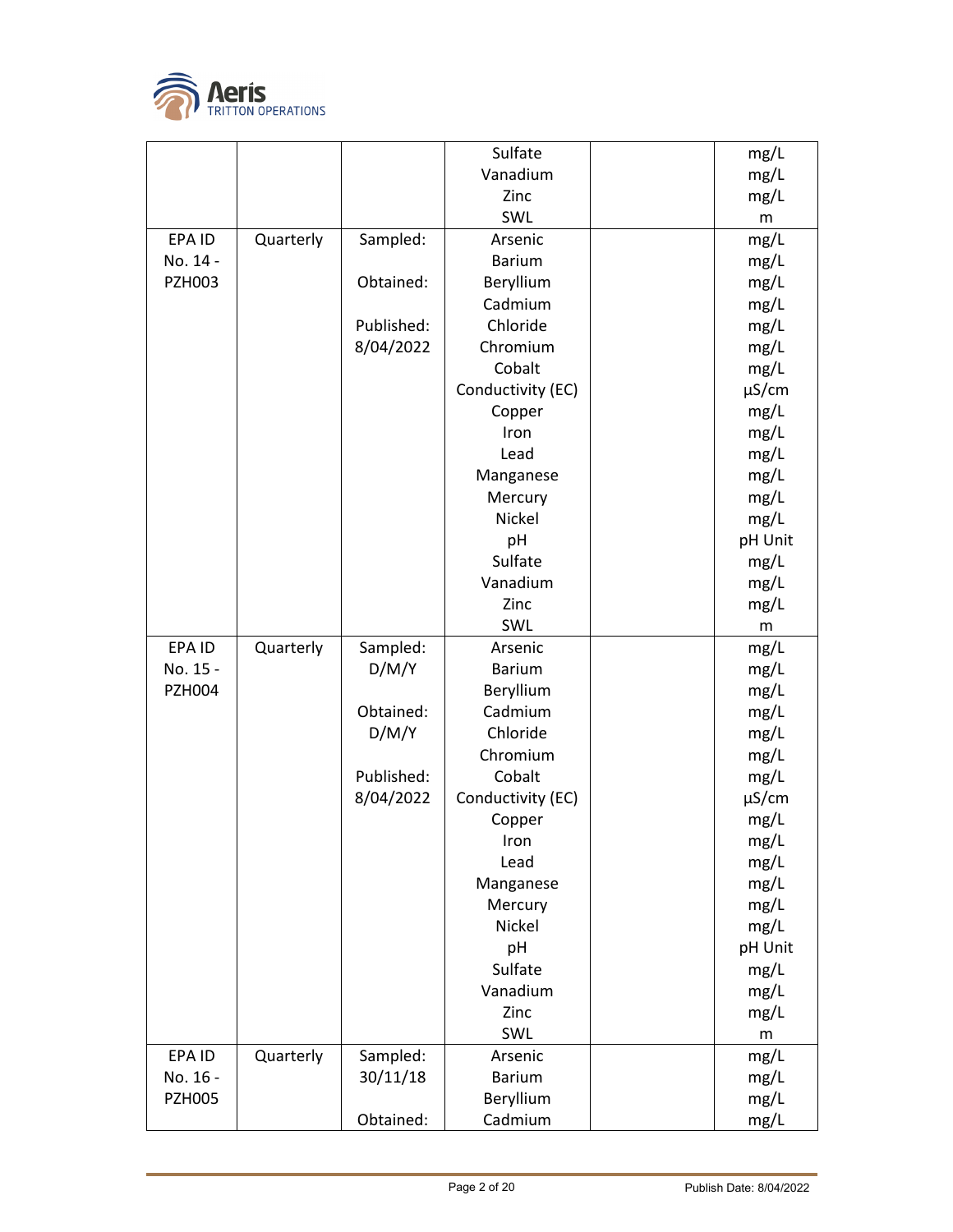

|               |           |            | Chloride          | mg/L       |
|---------------|-----------|------------|-------------------|------------|
|               |           | Published: | Chromium          | mg/L       |
|               |           | 8/04/2022  | Cobalt            | mg/L       |
|               |           |            | Conductivity (EC) | $\mu$ S/cm |
|               |           |            | Copper            | mg/L       |
|               |           |            | Iron              | mg/L       |
|               |           |            | Lead              | mg/L       |
|               |           |            | Manganese         | mg/L       |
|               |           |            | Mercury           | mg/L       |
|               |           |            | <b>Nickel</b>     | mg/L       |
|               |           |            | pH                | pH Unit    |
|               |           |            | Sulfate           | mg/L       |
|               |           |            | Vanadium          | mg/L       |
|               |           |            | Zinc              | mg/L       |
|               |           |            | SWL               |            |
|               |           |            |                   | m          |
| EPA ID        | Quarterly | Sampled:   | Arsenic           | mg/L       |
| No. 17 -      |           |            | <b>Barium</b>     | mg/L       |
| <b>PZH006</b> |           | Obtained:  | Beryllium         | mg/L       |
|               |           |            | Cadmium           | mg/L       |
|               |           | Published: | Chloride          | mg/L       |
|               |           | 8/04/2022  | Chromium          | mg/L       |
|               |           |            | Cobalt            | mg/L       |
|               |           |            | Conductivity (EC) | $\mu$ S/cm |
|               |           |            | Copper            | mg/L       |
|               |           |            | Iron              | mg/L       |
|               |           |            | Lead              | mg/L       |
|               |           |            | Manganese         | mg/L       |
|               |           |            | Mercury           | mg/L       |
|               |           |            | Nickel            | mg/L       |
|               |           |            | pH                | pH Unit    |
|               |           |            | Sulfate           | mg/L       |
|               |           |            | Vanadium          | mg/L       |
|               |           |            | Zinc              | mg/L       |
|               |           |            | SWL               | m          |
| EPA ID        | Quarterly | Sampled:   | Arsenic           | mg/L       |
| No. 18 -      |           | D/M/Y      | <b>Barium</b>     | mg/L       |
| <b>PZH007</b> |           |            | Beryllium         | mg/L       |
|               |           | Obtained:  | Cadmium           | mg/L       |
|               |           | D/M/Y      | Chloride          |            |
|               |           |            |                   | mg/L       |
|               |           |            | Chromium          | mg/L       |
|               |           | Published: | Cobalt            | mg/L       |
|               |           | 8/04/2022  | Conductivity (EC) | $\mu$ S/cm |
|               |           |            | Copper            | mg/L       |
|               |           |            | Iron              | mg/L       |
|               |           |            | Lead              | mg/L       |
|               |           |            | Manganese         | mg/L       |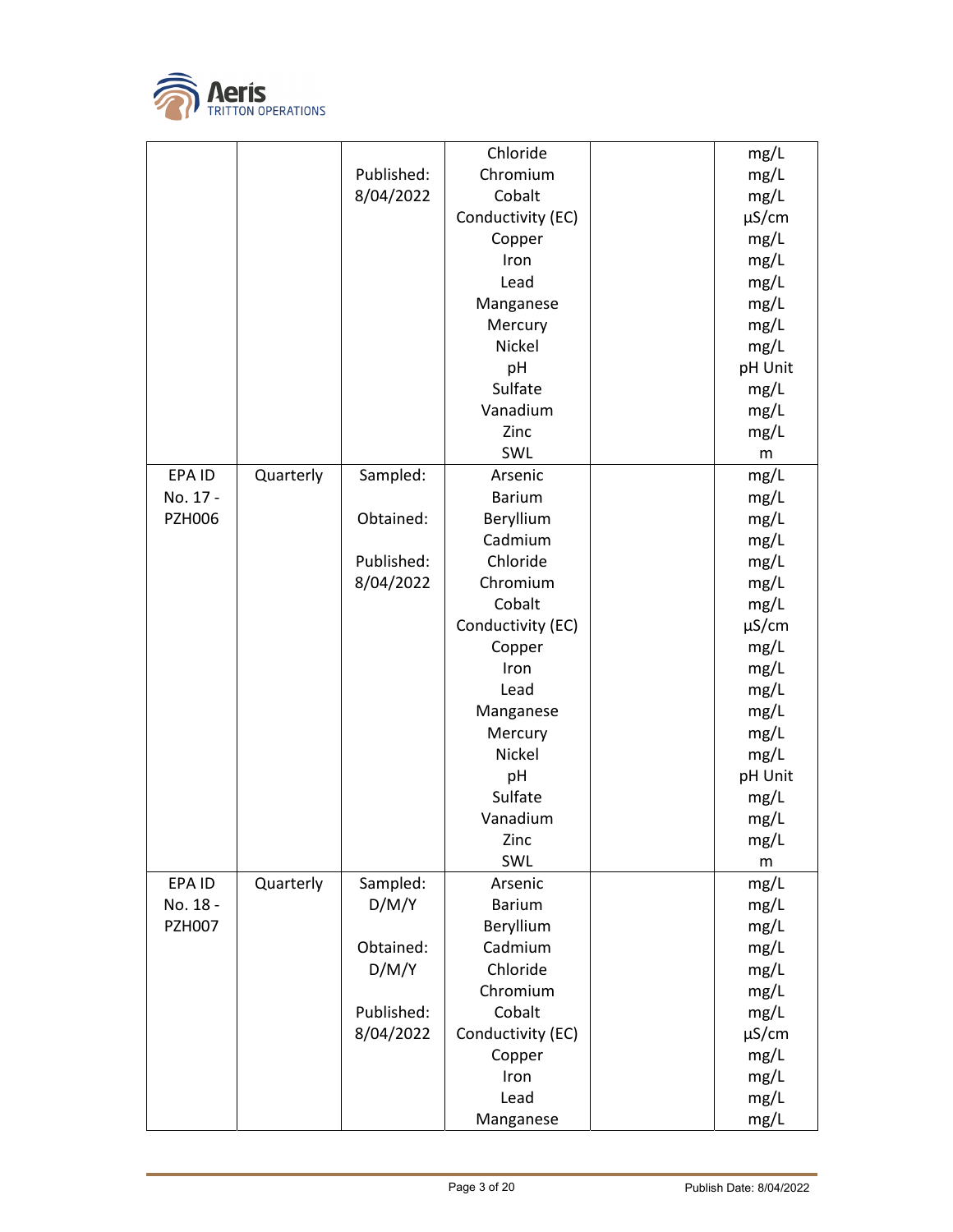

|               |           |            | Mercury           | mg/L       |
|---------------|-----------|------------|-------------------|------------|
|               |           |            | Nickel            | mg/L       |
|               |           |            | pH                | pH Unit    |
|               |           |            | Sulfate           | mg/L       |
|               |           |            | Vanadium          | mg/L       |
|               |           |            | Zinc              | mg/L       |
|               |           |            | SWL               | m          |
| EPA ID        | Quarterly | Sampled:   | Arsenic           | mg/L       |
| No. 19 -      |           | D/M/Y      | <b>Barium</b>     | mg/L       |
| <b>PZH008</b> |           |            | Beryllium         | mg/L       |
|               |           | Obtained:  | Cadmium           | mg/L       |
|               |           | D/M/Y      | Chloride          | mg/L       |
|               |           |            | Chromium          | mg/L       |
|               |           | Published: | Cobalt            | mg/L       |
|               |           | 8/04/2022  | Conductivity (EC) | $\mu$ S/cm |
|               |           |            | Copper            | mg/L       |
|               |           |            | Iron              | mg/L       |
|               |           |            | Lead              | mg/L       |
|               |           |            | Manganese         | mg/L       |
|               |           |            | Mercury           | mg/L       |
|               |           |            | Nickel            | mg/L       |
|               |           |            | pH                | pH Unit    |
|               |           |            | Sulfate           | mg/L       |
|               |           |            | Vanadium          | mg/L       |
|               |           |            | Zinc              | mg/L       |
|               |           |            | SWL               | m          |
| EPA ID        | Quarterly | Sampled:   | Arsenic           | mg/L       |
| No. 20 -      |           | D/M/Y      | <b>Barium</b>     | mg/L       |
| <b>PZH009</b> |           |            | Beryllium         | mg/L       |
|               |           | Obtained:  | Cadmium           | mg/L       |
|               |           | D/M/Y      | Chloride          | mg/L       |
|               |           |            | Chromium          | mg/L       |
|               |           | Published: | Cobalt            | mg/L       |
|               |           | 8/04/2022  | Conductivity (EC) | $\mu$ S/cm |
|               |           |            | Copper            | mg/L       |
|               |           |            | Iron              | mg/L       |
|               |           |            | Lead              | mg/L       |
|               |           |            | Manganese         | mg/L       |
|               |           |            | Mercury           | mg/L       |
|               |           |            | Nickel            | mg/L       |
|               |           |            | pH                | pH Unit    |
|               |           |            | Sulfate           | mg/L       |
|               |           |            | Vanadium          | mg/L       |
|               |           |            | Zinc              | mg/L       |
|               |           |            | SWL               | m          |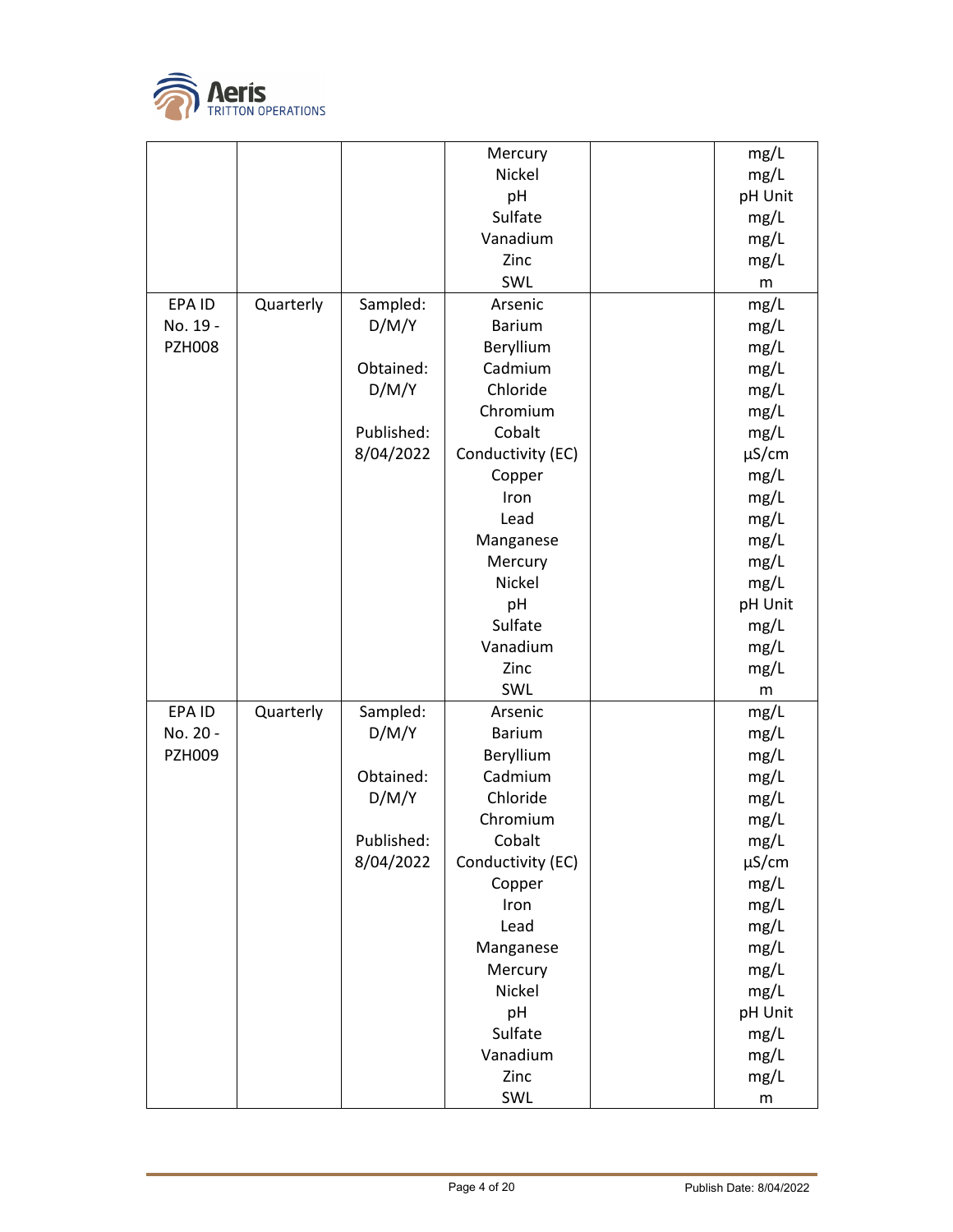

| EPA ID        | Quarterly | Sampled:   | Arsenic           | mg/L       |
|---------------|-----------|------------|-------------------|------------|
| No. 22 -      |           | D/M/Y      | <b>Barium</b>     | mg/L       |
| PZH013        |           |            | Beryllium         | mg/L       |
|               |           | Obtained:  | Cadmium           | mg/L       |
|               |           | D/M/Y      | Chloride          | mg/L       |
|               |           |            | Chromium          | mg/L       |
|               |           | Published: | Cobalt            | mg/L       |
|               |           | 8/04/2022  | Conductivity (EC) | $\mu$ S/cm |
|               |           |            | Copper            | mg/L       |
|               |           |            | Iron              | mg/L       |
|               |           |            | Lead              | mg/L       |
|               |           |            | Manganese         | mg/L       |
|               |           |            | Mercury           | mg/L       |
|               |           |            | Nickel            | mg/L       |
|               |           |            | pH                | pH Unit    |
|               |           |            | Sulfate           | mg/L       |
|               |           |            | Vanadium          | mg/L       |
|               |           |            | Zinc              | mg/L       |
|               |           |            | SWL               | m          |
| EPA ID        | Quarterly | Sampled:   | Arsenic           | mg/L       |
| No. 23 -      |           | D/M/Y      | <b>Barium</b>     | mg/L       |
| <b>PZH014</b> |           |            | Beryllium         | mg/L       |
|               |           | Obtained:  | Cadmium           | mg/L       |
|               |           | D/M/Y      | Chloride          | mg/L       |
|               |           |            | Chromium          | mg/L       |
|               |           | Published: | Cobalt            | mg/L       |
|               |           | 8/04/2022  | Conductivity (EC) | µS/cm      |
|               |           |            | Copper            | mg/L       |
|               |           |            | Iron              | mg/L       |
|               |           |            | Lead              | mg/L       |
|               |           |            | Manganese         | mg/L       |
|               |           |            | Mercury           | mg/L       |
|               |           |            | Nickel            | mg/L       |
|               |           |            | рH                | pH Unit    |
|               |           |            | Sulfate           | mg/L       |
|               |           |            | Vanadium          | mg/L       |
|               |           |            | Zinc              | mg/L       |
|               |           |            | SWL               | m          |
| EPA ID        | Quarterly | Sampled:   | Arsenic           | mg/L       |
| No. 24 -      |           | D/M/Y      | <b>Barium</b>     | mg/L       |
| <b>PZH015</b> |           |            | Beryllium         | mg/L       |
|               |           | Obtained:  | Cadmium           | mg/L       |
|               |           | D/M/Y      | Chloride          | mg/L       |
|               |           |            | Chromium          | mg/L       |
|               |           | Published: | Cobalt            | mg/L       |
|               |           | 8/04/2022  | Conductivity (EC) | $\mu$ S/cm |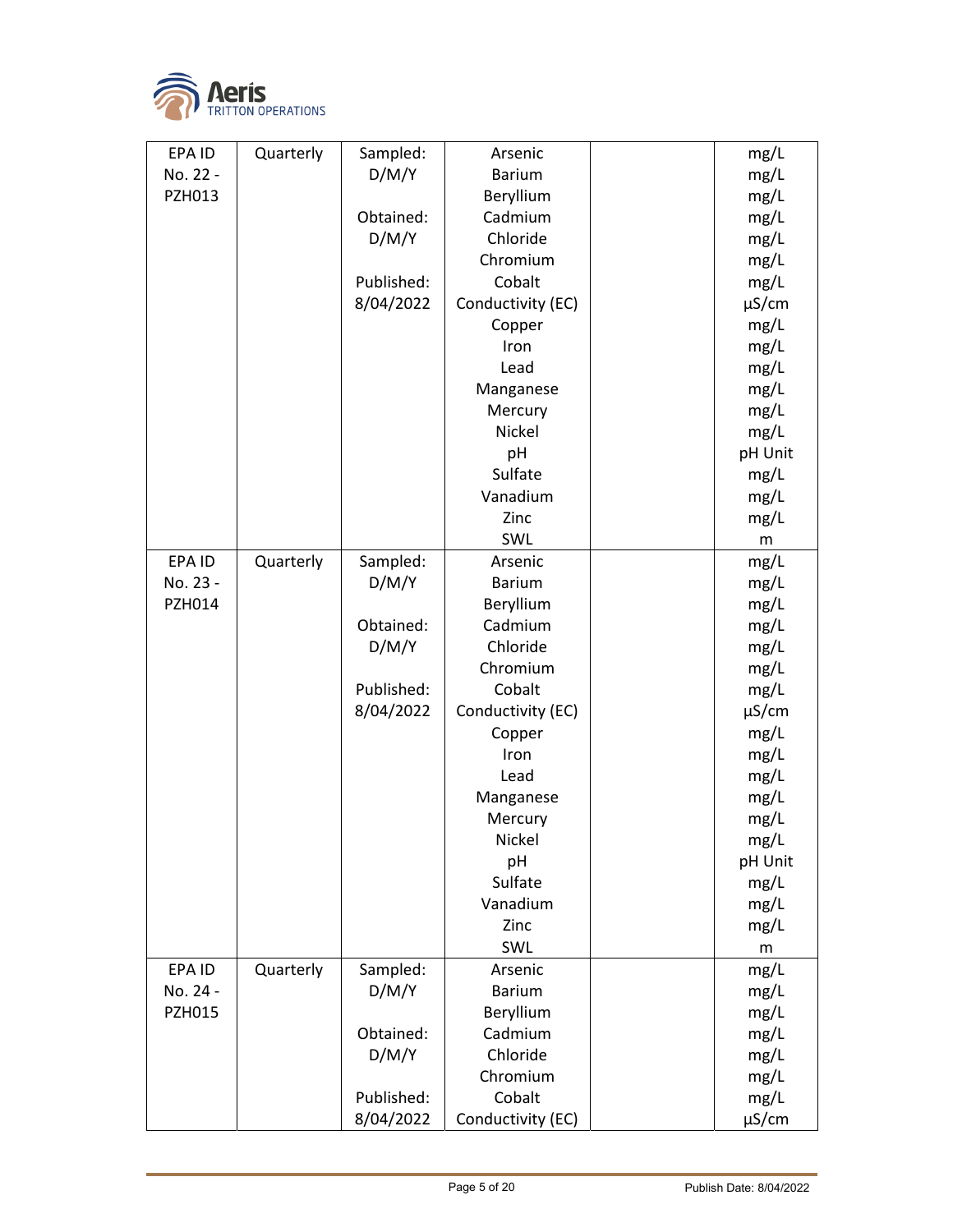

|               |           |            | Copper            |        | mg/L       |
|---------------|-----------|------------|-------------------|--------|------------|
|               |           |            | Iron              |        | mg/L       |
|               |           |            | Lead              |        | mg/L       |
|               |           |            | Manganese         |        | mg/L       |
|               |           |            | Mercury           |        | mg/L       |
|               |           |            | Nickel            |        | mg/L       |
|               |           |            | pH                |        | pH Unit    |
|               |           |            | Sulfate           |        | mg/L       |
|               |           |            | Vanadium          |        | mg/L       |
|               |           |            | Zinc              |        | mg/L       |
|               |           |            | SWL               |        | ${\sf m}$  |
| EPA ID        |           |            | Arsenic           | 0.001  |            |
|               | Quarterly | Sampled:   |                   |        | mg/L       |
| No. 25 -      |           | 11/1/22    | <b>Barium</b>     | 0.027  | mg/L       |
| PZH017        |           |            | Beryllium         | 0.001  | mg/L       |
|               |           | Obtained:  | Cadmium           | 0.0001 | mg/L       |
|               |           | 18/1/22    | Chloride          | 3570   | mg/L       |
|               |           |            | Chromium          | 0.001  | mg/L       |
|               |           | Published: | Cobalt            | 0.001  | mg/L       |
|               |           | 8/04/2022  | Conductivity (EC) | 10600  | $\mu$ S/cm |
|               |           |            | Copper            | 0.001  | mg/L       |
|               |           |            | Iron              | 0.53   | mg/L       |
|               |           |            | Lead              | 0.001  | mg/L       |
|               |           |            | Manganese         | 0.047  | mg/L       |
|               |           |            | Mercury           | 0.0001 | mg/L       |
|               |           |            | Nickel            | 0.001  | mg/L       |
|               |           |            | pH                | 7.94   | pH Unit    |
|               |           |            | Sulfate           | 891    | mg/L       |
|               |           |            | Vanadium          | 0.01   | mg/L       |
|               |           |            | Zinc              | 0.005  | mg/L       |
|               |           |            | SWL               | 43.07  | m          |
| EPA ID        | Quarterly | Sampled:   | Arsenic           | 0.001  | mg/L       |
| No. 26 -      |           | 11/1/22    | <b>Barium</b>     | 0.029  | mg/L       |
| <b>PZH018</b> |           |            | Beryllium         | 0.001  | mg/L       |
|               |           | Obtained:  | Cadmium           | 0.0001 | mg/L       |
|               |           | 18/1/22    | Chloride          | 8270   | mg/L       |
|               |           |            | Chromium          | 0.001  | mg/L       |
|               |           | Published: | Cobalt            | 0.001  | mg/L       |
|               |           | 8/04/2022  | Conductivity (EC) | 21200  | $\mu$ S/cm |
|               |           |            | Copper            | 0.006  | mg/L       |
|               |           |            | Iron              | 0.38   | mg/L       |
|               |           |            | Lead              | 0.001  | mg/L       |
|               |           |            | Manganese         | 0.343  | mg/L       |
|               |           |            | Mercury           | 0.0001 | mg/L       |
|               |           |            | Nickel            | 0.003  | mg/L       |
|               |           |            | pH                | 7.91   | pH Unit    |
|               |           |            | Sulfate           | 2580   | mg/L       |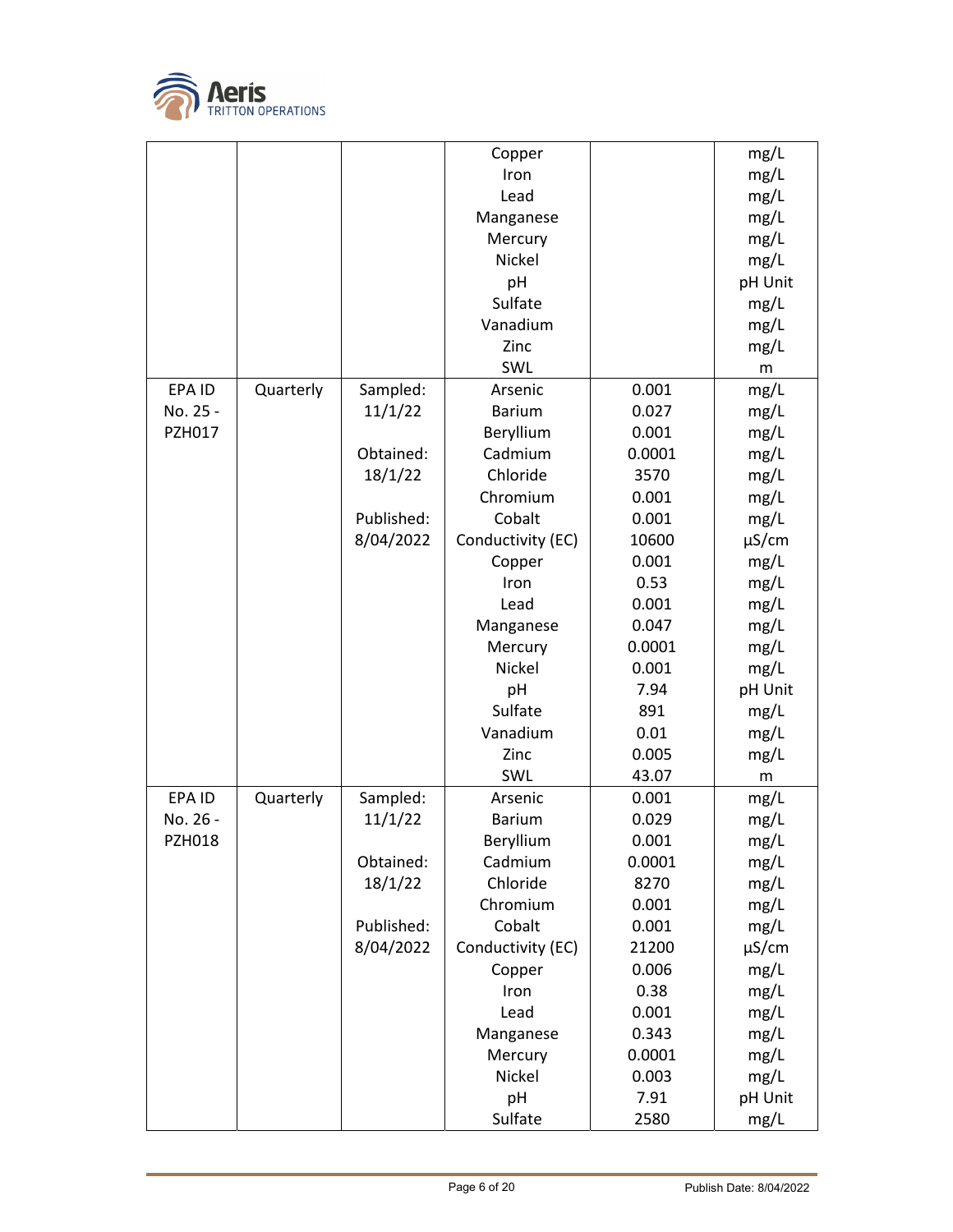

|               |           |            | Vanadium          | 0.01   | mg/L       |
|---------------|-----------|------------|-------------------|--------|------------|
|               |           |            | Zinc              | 0.016  | mg/L       |
|               |           |            | SWL               | 20.68  | m          |
| EPA ID        | Quarterly | Sampled:   | Arsenic           | 0.001  | mg/L       |
| No. 27 -      |           | 11/1/22    | <b>Barium</b>     | 0.036  | mg/L       |
| PZH019        |           |            | Beryllium         | 0.001  | mg/L       |
|               |           | Obtained:  | Cadmium           | 0.0016 | mg/L       |
|               |           | 18/1/22    | Chloride          | 7160   | mg/L       |
|               |           |            | Chromium          | 0.001  | mg/L       |
|               |           | Published: | Cobalt            | 0.015  | mg/L       |
|               |           | 8/04/2022  | Conductivity (EC) | 19300  | $\mu$ S/cm |
|               |           |            | Copper            | 0.061  | mg/L       |
|               |           |            | Iron              | 0.89   | mg/L       |
|               |           |            | Lead              | 0.001  | mg/L       |
|               |           |            | Manganese         | 0.609  | mg/L       |
|               |           |            | Mercury           | 0.0001 | mg/L       |
|               |           |            | Nickel            | 0.007  | mg/L       |
|               |           |            | pH                | 7.95   | pH Unit    |
|               |           |            | Sulfate           | 2180   | mg/L       |
|               |           |            | Vanadium          | 0.01   | mg/L       |
|               |           |            | Zinc              | 0.074  | mg/L       |
|               |           |            | SWL               | 93.91  | m          |
| EPA ID        | Quarterly | Sampled:   | Arsenic           | 0.001  | mg/L       |
| No. 28 -      |           | 11/1/22    | <b>Barium</b>     | 0.034  | mg/L       |
| <b>PZH020</b> |           |            | Beryllium         | 0.001  | mg/L       |
|               |           | Obtained:  | Cadmium           | 0.0012 | mg/L       |
|               |           | 18/1/22    | Chloride          | 7690   | mg/L       |
|               |           |            | Chromium          | 0.001  | mg/L       |
|               |           | Published: | Cobalt            | 0.014  | mg/L       |
|               |           | 8/04/2022  | Conductivity (EC) | 18600  | $\mu$ S/cm |
|               |           |            | Copper            | 0.085  | mg/L       |
|               |           |            | Iron              | 1.12   | mg/L       |
|               |           |            | Lead              | 0.001  | mg/L       |
|               |           |            | Manganese         | 0.517  | mg/L       |
|               |           |            | Mercury           | 0.0001 | mg/L       |
|               |           |            | Nickel            | 0.007  | mg/L       |
|               |           |            | pH                | 7.99   | pH Unit    |
|               |           |            | Sulfate           | 2370   | mg/L       |
|               |           |            | Vanadium          | 0.01   | mg/L       |
|               |           |            | Zinc              | 0.08   | mg/L       |
|               |           |            | SWL               | 73.34  | m          |
| EPA ID No.    | Quarterly | Sampled:   | Arsenic           | 0.001  | mg/L       |
| $29 -$        |           | 11/1/22    | <b>Barium</b>     | 0.067  | mg/L       |
| PZH021        |           |            | Beryllium         | 0.001  | mg/L       |
|               |           | Obtained:  | Cadmium           | 0.0001 | mg/L       |
|               |           | D/M/Y      | Chloride          | 4970   | mg/L       |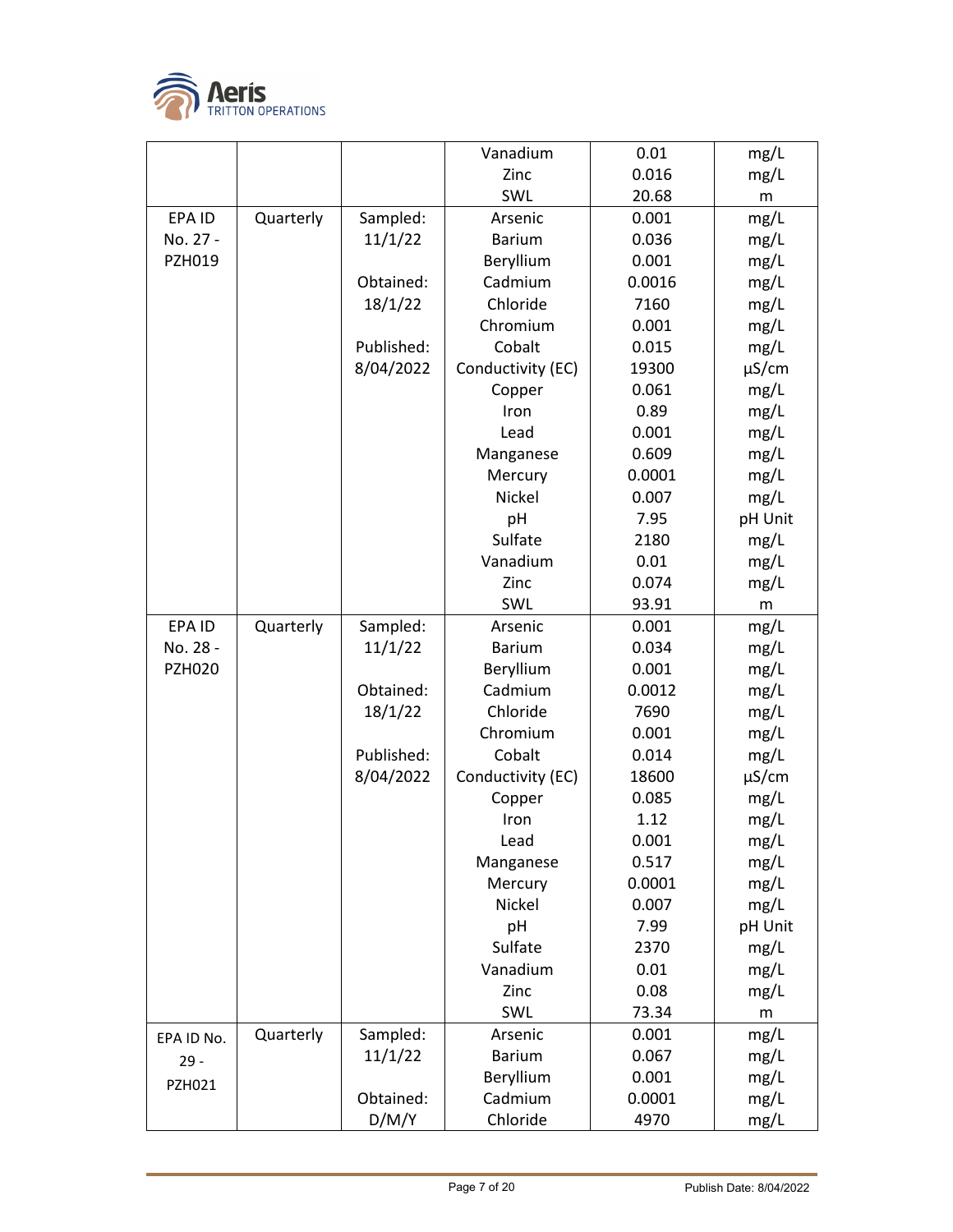

|               |           |            | Chromium          | 0.001  | mg/L       |
|---------------|-----------|------------|-------------------|--------|------------|
|               |           | Published: | Cobalt            | 0.001  | mg/L       |
|               |           | 8/04/2022  | Conductivity (EC) | 12600  | $\mu$ S/cm |
|               |           |            | Copper            | 0.005  | mg/L       |
|               |           |            | Iron              | 7.4    | mg/L       |
|               |           |            | Lead              | 0.001  | mg/L       |
|               |           |            | Manganese         | 1.35   | mg/L       |
|               |           |            | Mercury           | 0.0001 | mg/L       |
|               |           |            | Nickel            | 0.001  | mg/L       |
|               |           |            | pH                | 7.9    | pH Unit    |
|               |           |            | Sulfate           | 1550   | mg/L       |
|               |           |            | Vanadium          | 0.01   | mg/L       |
|               |           |            | Zinc              | 0.01   | mg/L       |
|               |           |            | SWL               | 48.35  | m          |
| EPA ID        | Quarterly | Sampled:   | Arsenic           |        | mg/L       |
| No. 30 -      |           | 11/1/22    | <b>Barium</b>     |        | mg/L       |
| <b>PZH022</b> |           |            | Beryllium         |        | mg/L       |
|               |           | Obtained:  | Cadmium           |        | mg/L       |
|               |           | <b>DRY</b> | Chloride          |        | mg/L       |
|               |           |            | Chromium          |        | mg/L       |
|               |           | Published: | Cobalt            |        | mg/L       |
|               |           | 8/04/2022  | Conductivity (EC) |        | $\mu$ S/cm |
|               |           |            | Copper            |        | mg/L       |
|               |           |            | Iron              |        | mg/L       |
|               |           |            | Lead              |        | mg/L       |
|               |           |            | Manganese         |        | mg/L       |
|               |           |            | Mercury           |        | mg/L       |
|               |           |            | Nickel            |        | mg/L       |
|               |           |            | pH                |        | pH Unit    |
|               |           |            | Sulfate           |        | mg/L       |
|               |           |            | Vanadium          |        | mg/L       |
|               |           |            | Zinc              |        | mg/L       |
|               |           |            | SWL               |        |            |
| EPA ID        | Quarterly | Sampled:   | Arsenic           |        | m<br>mg/L  |
| No. 31 -      |           | 11/1/22    | <b>Barium</b>     |        | mg/L       |
| <b>PZH023</b> |           |            | Beryllium         |        | mg/L       |
|               |           | Obtained:  | Cadmium           |        | mg/L       |
|               |           | <b>DRY</b> | Chloride          |        | mg/L       |
|               |           |            | Chromium          |        | mg/L       |
|               |           | Published: | Cobalt            |        | mg/L       |
|               |           | 8/04/2022  | Conductivity (EC) |        | $\mu$ S/cm |
|               |           |            | Copper            |        | mg/L       |
|               |           |            | Iron              |        | mg/L       |
|               |           |            | Lead              |        | mg/L       |
|               |           |            |                   |        |            |
|               |           |            | Manganese         |        | mg/L       |
|               |           |            | Mercury           |        | mg/L       |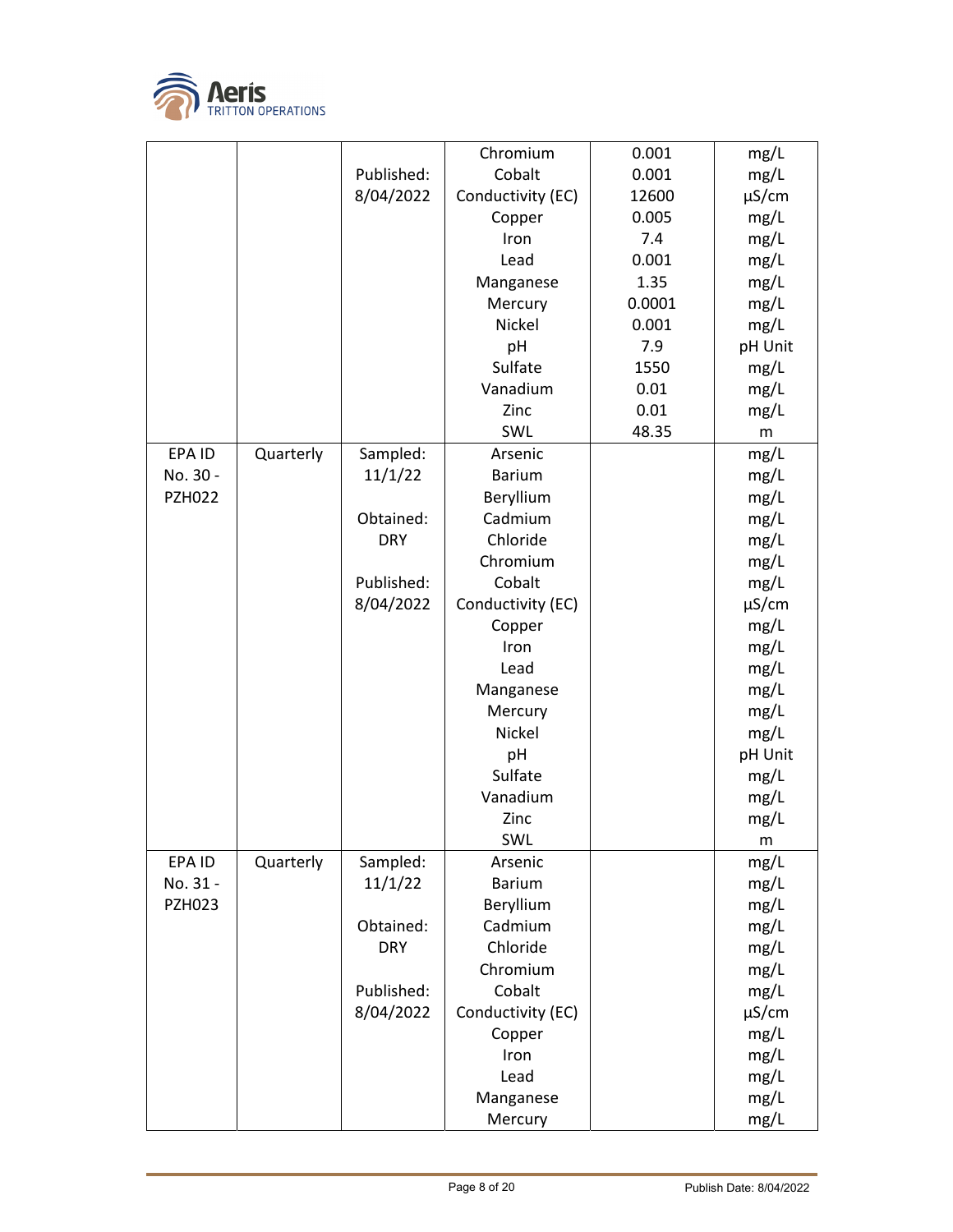

| Nickel   | mg/L    |
|----------|---------|
| рH       | pH Unit |
| Sulfate  | mg/L    |
| Vanadium | mg/L    |
| Zinc     | mg/L    |
| SWL      | m       |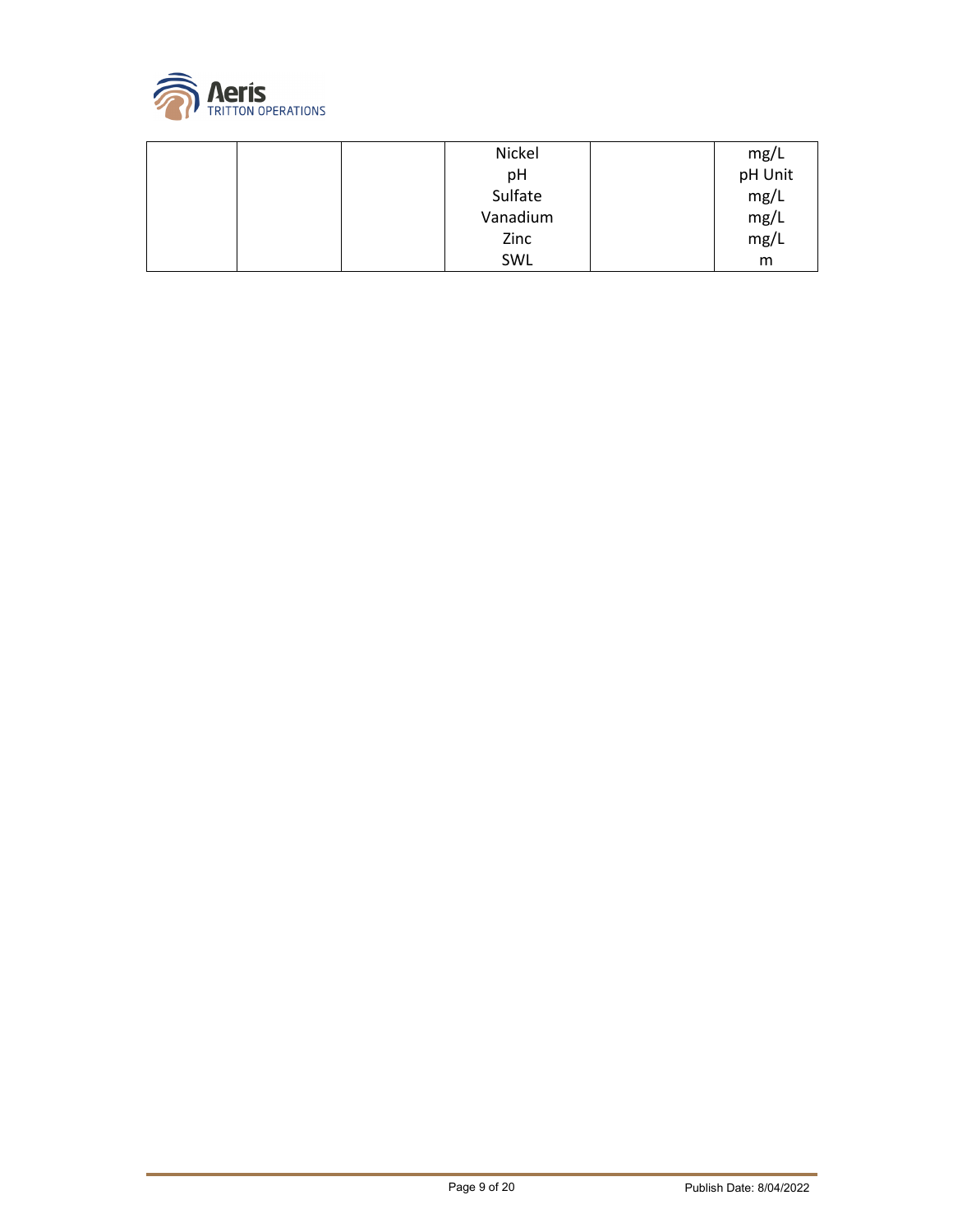

## **[JANUARY] [2022] – GROUNDWATER MONITORING REPORT GIRILAMBONE OPERATIONS** LICENCE NO.4501

| Licensee: TRITTON RESOURCES LIMITED |                   |             |                   |                    |                     |
|-------------------------------------|-------------------|-------------|-------------------|--------------------|---------------------|
|                                     |                   |             |                   |                    | <b>EPL No. 4501</b> |
| Sample                              | <b>Monitoring</b> |             |                   |                    |                     |
| Point                               | <b>Frequency</b>  | <b>Date</b> | Parameter         | <b>Measurement</b> | Unit                |
| EPA ID                              | Monthly           | Sampled:    | Arsenic           |                    | mg/L                |
| No. 2 -                             |                   |             | <b>Barium</b>     |                    | mg/L                |
| <b>GIP224</b>                       |                   |             | Beryllium         |                    | mg/L                |
|                                     |                   | Obtained:   | Cadmium           |                    | mg/L                |
|                                     |                   |             | Chloride          |                    | mg/L                |
|                                     |                   | Published:  | Chromium          |                    | mg/L                |
|                                     |                   | 8/04/2022   | Cobalt            |                    | mg/L                |
|                                     |                   |             | Conductivity (EC) |                    | $\mu$ S/cm          |
|                                     |                   |             | Copper            |                    | mg/L                |
|                                     |                   |             | Iron              |                    | mg/L                |
|                                     |                   |             | Lead              |                    | mg/L                |
|                                     |                   |             | Manganese         |                    | mg/L                |
|                                     |                   |             | Mercury           |                    | mg/L                |
|                                     |                   |             | Nickel            |                    | mg/L                |
|                                     |                   |             | pH                |                    | pH Unit             |
|                                     |                   |             | Sulfate           |                    | mg/L                |
|                                     |                   |             | Vanadium          |                    | mg/L                |
|                                     |                   |             | Zinc              |                    | mg/L                |
|                                     |                   |             | SWL               |                    | m                   |
| EPA ID                              | Monthly           | Sampled:    | Arsenic           |                    | mg/L                |
| No. 3 -                             |                   |             | <b>Barium</b>     |                    | mg/L                |
| <b>GIP225</b>                       |                   | Obtained:   | Beryllium         |                    | mg/L                |
|                                     |                   |             | Cadmium           |                    | mg/L                |
|                                     |                   | Published:  | Chloride          |                    | mg/L                |
|                                     |                   | 8/04/2022   | Chromium          |                    | mg/L                |
|                                     |                   |             | Cobalt            |                    | mg/L                |
|                                     |                   |             | Conductivity (EC) |                    | $\mu$ S/cm          |
|                                     |                   |             | Copper            |                    | mg/L                |
|                                     |                   |             | Iron              |                    | mg/L                |
|                                     |                   |             | Lead              |                    | mg/L                |
|                                     |                   |             | Manganese         |                    | mg/L                |
|                                     |                   |             | Mercury           |                    | mg/L                |
|                                     |                   |             | Nickel            |                    | mg/L                |
|                                     |                   |             | pH                |                    | pH Unit             |
|                                     |                   |             | Sulfate           |                    | mg/L                |
|                                     |                   |             | Vanadium          |                    | mg/L                |
|                                     |                   |             | Zinc              |                    | mg/L                |
|                                     |                   |             | SWL               |                    | ${\sf m}$           |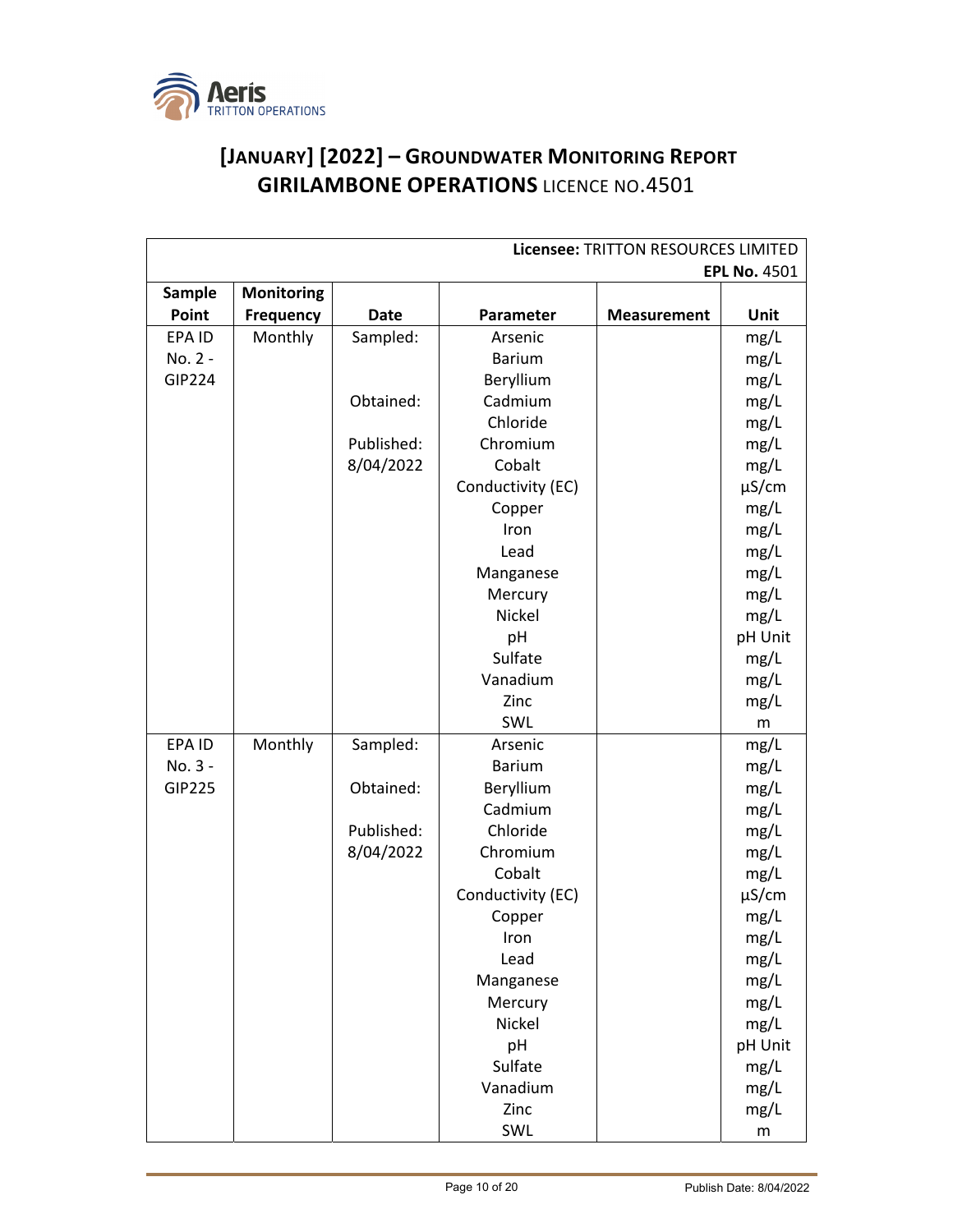

| EPA ID        | Quarterly | Sampled:   | Arsenic           |       | mg/L       |
|---------------|-----------|------------|-------------------|-------|------------|
| No. 4 -       |           | D/M/Y      | <b>Barium</b>     |       | mg/L       |
| GIP234        |           |            | Beryllium         |       | mg/L       |
|               |           | Obtained:  | Cadmium           |       | mg/L       |
|               |           |            | Chloride          |       | mg/L       |
|               |           | Published: | Chromium          |       | mg/L       |
|               |           | 8/04/2022  | Cobalt            |       | mg/L       |
|               |           |            | Conductivity (EC) |       | $\mu$ S/cm |
|               |           |            | Copper            |       | mg/L       |
|               |           |            | Iron              |       | mg/L       |
|               |           |            | Lead              |       | mg/L       |
|               |           |            | Manganese         |       | mg/L       |
|               |           |            | Mercury           |       | mg/L       |
|               |           |            | Nickel            |       | mg/L       |
|               |           |            | pH                |       | pH Unit    |
|               |           |            | Sulfate           |       | mg/L       |
|               |           |            | Vanadium          |       | mg/L       |
|               |           |            | Zinc              |       | mg/L       |
|               |           |            | SWL               | 24.68 | m          |
| EPA ID        | Quarterly | Sampled:   | Arsenic           |       | mg/L       |
| No. 5 -       |           | D/M/Y      | <b>Barium</b>     |       | mg/L       |
| GIP273        |           |            | Beryllium         |       | mg/L       |
|               |           | Obtained:  | Cadmium           |       | mg/L       |
|               |           |            | Chloride          |       | mg/L       |
|               |           | Published: | Chromium          |       | mg/L       |
|               |           | 8/04/2022  | Cobalt            |       | mg/L       |
|               |           |            | Conductivity (EC) |       | µS/cm      |
|               |           |            | Copper            |       | mg/L       |
|               |           |            | Iron              |       | mg/L       |
|               |           |            | Lead              |       | mg/L       |
|               |           |            | Manganese         |       | mg/L       |
|               |           |            | Mercury           |       | mg/L       |
|               |           |            | Nickel            |       | mg/L       |
|               |           |            | pH                |       | pH Unit    |
|               |           |            | Sulfate           |       | mg/L       |
|               |           |            | Vanadium          |       | mg/L       |
|               |           |            | Zinc              |       | mg/L       |
|               |           |            | SWL               |       | m          |
| EPA ID        | Monthly   | Sampled:   | Arsenic           | 0.01  | mg/L       |
| No. 7 -       |           | 7/1/22     | <b>Barium</b>     | 0.01  | mg/L       |
| <b>GIP274</b> |           |            | Beryllium         | 0.01  | mg/L       |
|               |           | Obtained:  | Cadmium           | 0.001 | mg/L       |
|               |           | 18/1/22    | Chloride          | 10400 | mg/L       |
|               |           | Published: | Chromium          | 0.01  | mg/L       |
|               |           | 8/04/2022  | Cobalt            | 0.01  | mg/L       |
|               |           |            | Conductivity (EC) | 29800 | µS/cm      |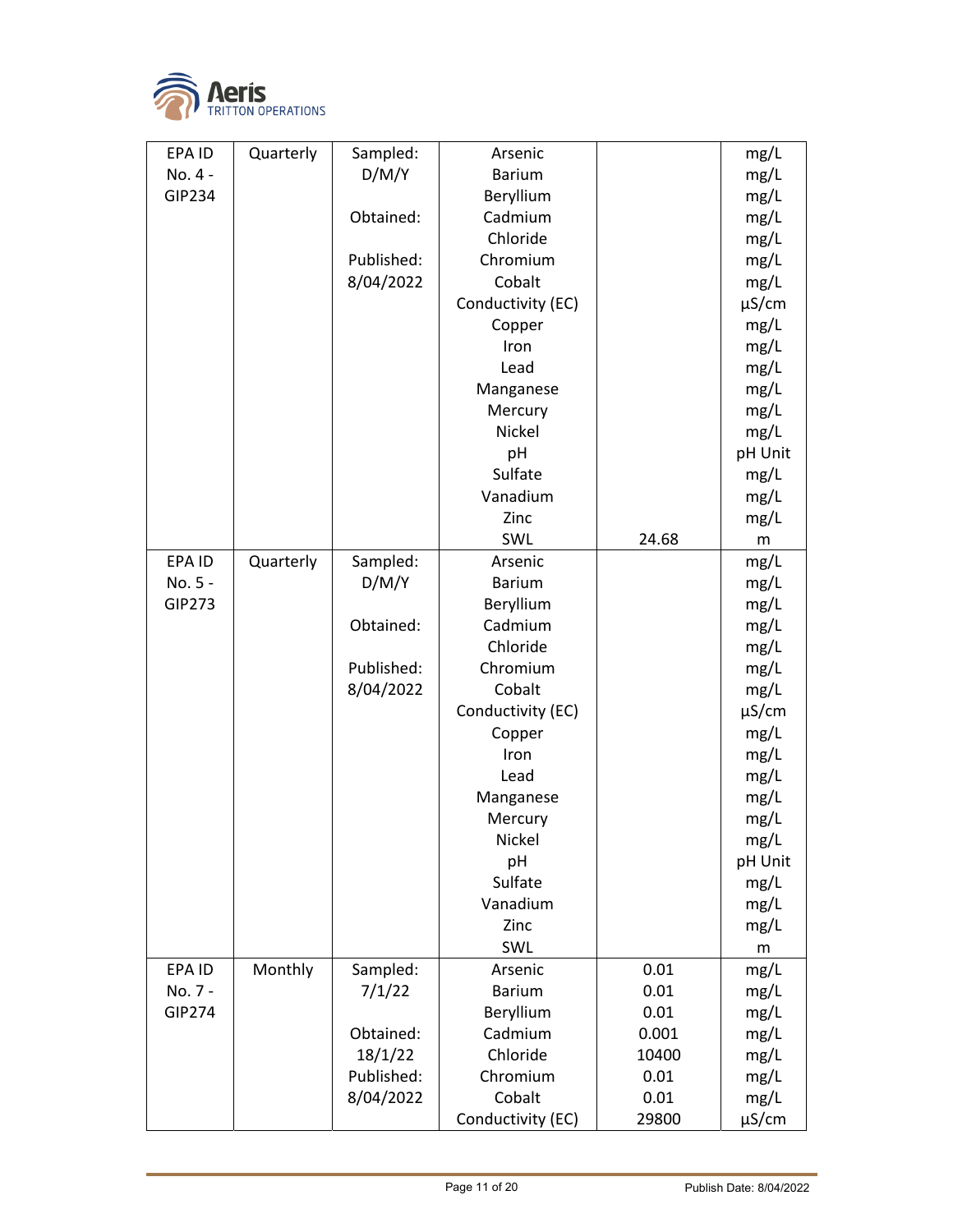

|               |           |            | Copper            | 0.06   | mg/L       |
|---------------|-----------|------------|-------------------|--------|------------|
|               |           |            | Iron              | 0.1    | mg/L       |
|               |           |            | Lead              | 0.01   | mg/L       |
|               |           |            | Manganese         | 0.01   | mg/L       |
|               |           |            | Mercury           | 0.0001 | mg/L       |
|               |           |            | Nickel            | 0.01   | mg/L       |
|               |           |            | pH                | 7.77   | pH Unit    |
|               |           |            | Sulfate           | 3240   | mg/L       |
|               |           |            | Vanadium          | 0.1    | mg/L       |
|               |           |            | Zinc              | 0.074  | mg/L       |
|               |           |            | SWL               | 19.51  | m          |
| EPA ID        | Quarterly | Sampled:   | Arsenic           | 0.01   | mg/L       |
| No. 6 -       |           | 10/1/22    | <b>Barium</b>     | 0.02   | mg/L       |
| <b>GIP276</b> |           |            | Beryllium         | 0.01   | mg/L       |
|               |           | Obtained:  | Cadmium           | 0.001  | mg/L       |
|               |           | 18/1/22    | Chloride          | 11300  | mg/L       |
|               |           |            | Chromium          | 0.01   | mg/L       |
|               |           | Published: | Cobalt            | 0.01   | mg/L       |
|               |           | 8/04/2022  | Conductivity (EC) | 26100  | $\mu$ S/cm |
|               |           |            | Copper            | 0.066  | mg/L       |
|               |           |            | Iron              | 0.14   | mg/L       |
|               |           |            | Lead              | 0.022  | mg/L       |
|               |           |            | Manganese         | 0.043  | mg/L       |
|               |           |            | Mercury           | 0.0001 | mg/L       |
|               |           |            | Nickel            | 0.01   | mg/L       |
|               |           |            | pH                | 7.76   | pH Unit    |
|               |           |            | Sulfate           | 3150   | mg/L       |
|               |           |            | Vanadium          | 0.1    | mg/L       |
|               |           |            | Zinc              | 0.074  | mg/L       |
|               |           |            | SWL               | 21.19  | m          |
| EPA ID        | Quarterly | Sampled:   | Arsenic           |        | mg/L       |
| No. 8 -       |           | D/M/Y      | <b>Barium</b>     |        | mg/L       |
| GIP277        |           |            | Beryllium         |        | mg/L       |
|               |           | Obtained:  | Cadmium           |        | mg/L       |
|               |           | D/M/Y      | Chloride          |        | mg/L       |
|               |           |            | Chromium          |        | mg/L       |
|               |           | Published: | Cobalt            |        | mg/L       |
|               |           | 8/04/2022  | Conductivity (EC) |        | $\mu$ S/cm |
|               |           |            | Copper            |        | mg/L       |
|               |           |            | Iron              |        | mg/L       |
|               |           |            | Lead              |        | mg/L       |
|               |           |            | Manganese         |        | mg/L       |
|               |           |            | Mercury           |        | mg/L       |
|               |           |            | Nickel            |        | mg/L       |
|               |           |            | pH                |        | pH Unit    |
|               |           |            | Sulfate           |        | mg/L       |
|               |           |            |                   |        |            |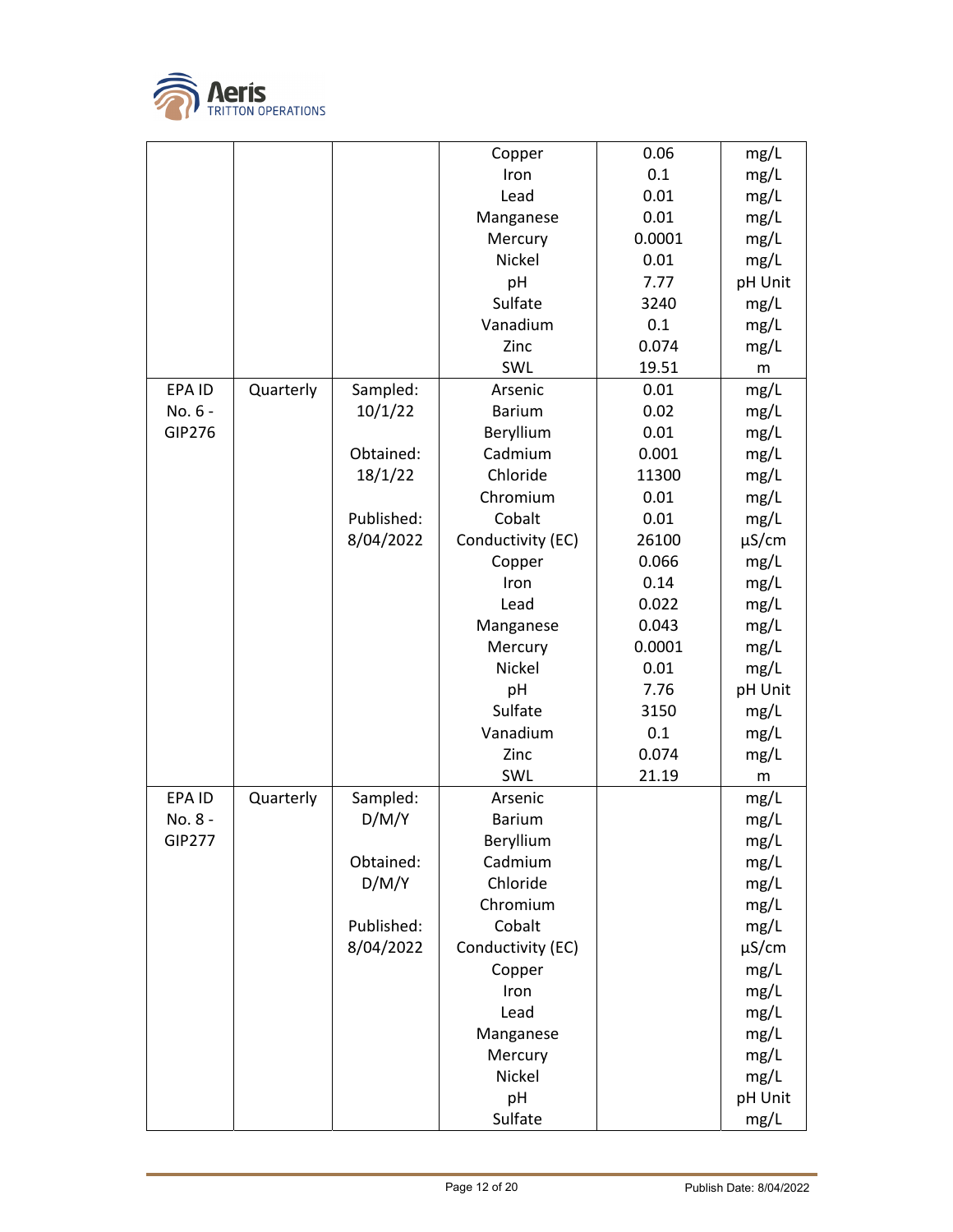

|                |           |            | Vanadium          |        | mg/L       |
|----------------|-----------|------------|-------------------|--------|------------|
|                |           |            | Zinc              |        | mg/L       |
|                |           |            | SWL               |        | m          |
| EPA ID         | Quarterly | Sampled:   | Arsenic           |        | mg/L       |
| No. 9 -        |           | D/M/Y      | <b>Barium</b>     |        | mg/L       |
| <b>GIP278</b>  |           |            | Beryllium         |        | mg/L       |
|                |           | Obtained:  | Cadmium           |        | mg/L       |
|                |           | D/M/Y      | Chloride          |        | mg/L       |
|                |           |            | Chromium          |        | mg/L       |
|                |           | Published: | Cobalt            |        | mg/L       |
|                |           | 8/04/2022  | Conductivity (EC) |        | $\mu$ S/cm |
|                |           |            | Copper            |        | mg/L       |
|                |           |            | Iron              |        | mg/L       |
|                |           |            | Lead              |        | mg/L       |
|                |           |            | Manganese         |        | mg/L       |
|                |           |            | Mercury           |        | mg/L       |
|                |           |            | <b>Nickel</b>     |        | mg/L       |
|                |           |            | pH                |        | pH Unit    |
|                |           |            | Sulfate           |        | mg/L       |
|                |           |            | Vanadium          |        | mg/L       |
|                |           |            | Zinc              |        | mg/L       |
|                |           |            | SWL               |        | m          |
| EPA ID         | Quarterly | Sampled:   | Arsenic           |        | mg/L       |
| No. 10 -       |           | D/M/Y      | <b>Barium</b>     |        | mg/L       |
| <b>GIP279A</b> |           |            | Beryllium         |        | mg/L       |
|                |           | Obtained:  | Cadmium           |        | mg/L       |
|                |           | D/M/Y      | Chloride          |        | mg/L       |
|                |           |            | Chromium          |        | mg/L       |
|                |           | Published: | Cobalt            |        | mg/L       |
|                |           | 8/04/2022  | Conductivity (EC) |        | $\mu$ S/cm |
|                |           |            | Copper            |        | mg/L       |
|                |           |            | Iron              |        | mg/L       |
|                |           |            | Lead              |        | mg/L       |
|                |           |            | Manganese         |        | mg/L       |
|                |           |            | Mercury           |        | mg/L       |
|                |           |            | Nickel            |        | mg/L       |
|                |           |            | pH                |        | pH Unit    |
|                |           |            | Sulfate           |        | mg/L       |
|                |           |            | Vanadium          |        | mg/L       |
|                |           |            | Zinc              |        | mg/L       |
|                |           |            | SWL               |        | m          |
| EPA ID         | Quarterly | Sampled:   | Arsenic           | 0.001  | mg/L       |
| No. 11 -       |           | 10/1/22    | <b>Barium</b>     | 0.032  | mg/L       |
| <b>GIP280A</b> |           |            | Beryllium         | 0.001  | mg/L       |
|                |           | Obtained:  | Cadmium           | 0.0005 | mg/L       |
|                |           | 18/1/22    | Chloride          | 5640   | mg/L       |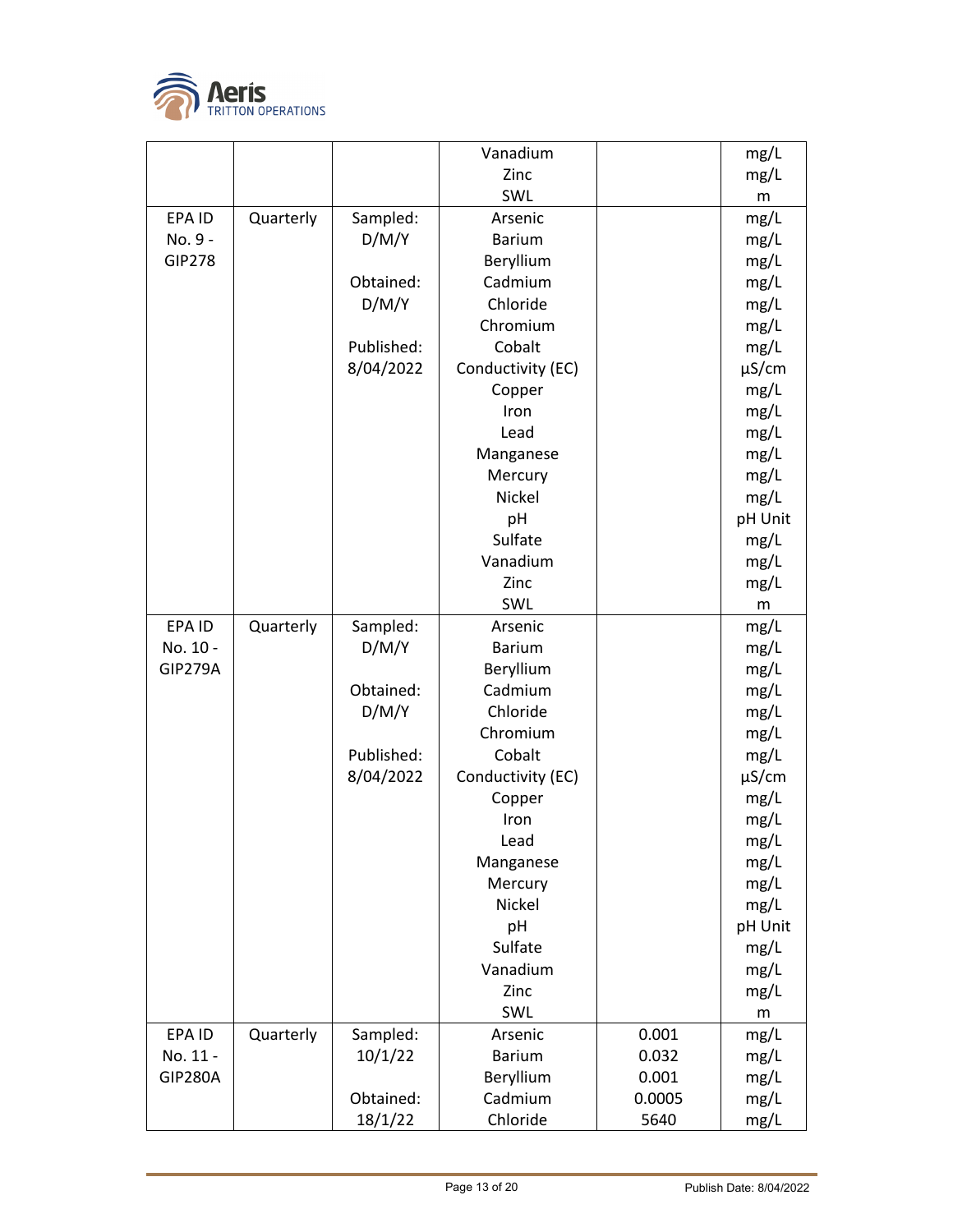

|               |         |            | Chromium          | 0.001  | mg/L    |
|---------------|---------|------------|-------------------|--------|---------|
|               |         | Published: | Cobalt            | 0.004  | mg/L    |
|               |         | 8/04/2022  | Conductivity (EC) | 14300  | µS/cm   |
|               |         |            | Copper            | 0.033  | mg/L    |
|               |         |            | Iron              | 0.3    | mg/L    |
|               |         |            | Lead              | 0.001  | mg/L    |
|               |         |            | Manganese         | 0.104  | mg/L    |
|               |         |            | Mercury           | 0.0001 | mg/L    |
|               |         |            | Nickel            | 0.004  | mg/L    |
|               |         |            | pH                | 7.9    | pH Unit |
|               |         |            | Sulfate           | 1590   | mg/L    |
|               |         |            | Vanadium          | 0.01   | mg/L    |
|               |         |            | Zinc              | 0.126  | mg/L    |
|               |         |            | SWL               | 22.71  | m       |
| EPA ID        | Monthly | Sampled:   | Arsenic           | 0.001  | mg/L    |
| No. 12 -      |         | 10/1/22    | <b>Barium</b>     | 0.015  | mg/L    |
| <b>GIP290</b> |         |            | Beryllium         | 0.001  | mg/L    |
|               |         | Obtained:  | Cadmium           | 0.0283 | mg/L    |
|               |         | 18/1/22    | Chloride          | 4200   | mg/L    |
|               |         | Published: | Chromium          | 0.001  | mg/L    |
|               |         | 8/04/2022  | Cobalt            | 0.174  | mg/L    |
|               |         |            | Conductivity (EC) | 13800  | µS/cm   |
|               |         |            | Copper            | 0.16   | mg/L    |
|               |         |            | Iron              | 0.05   | mg/L    |
|               |         |            | Lead              | 0.002  | mg/L    |
|               |         |            | Manganese         | 8.68   | mg/L    |
|               |         |            | Mercury           | 0.0001 | mg/L    |
|               |         |            | Nickel            | 0.017  | mg/L    |
|               |         |            | pH                | 7.45   | pH Unit |
|               |         |            | Sulfate           | 4050   | mg/L    |
|               |         |            | Vanadium          | 0.01   | mg/L    |
|               |         |            | Zinc              | 0.391  | mg/L    |
|               |         |            | SWL               | 15.56  | m       |
| EPA ID        | Monthly | Sampled:   | Arsenic           | 0.001  | mg/L    |
| No. 13 -      |         | 10/1/22    | <b>Barium</b>     | 0.024  | mg/L    |
| GIP291        |         |            | Beryllium         | 0.001  | mg/L    |
|               |         | Obtained:  | Cadmium           | 0.0015 | mg/L    |
|               |         | 18/1/22    | Chloride          | 9130   | mg/L    |
|               |         |            | Chromium          | 0.001  | mg/L    |
|               |         | Published: | Cobalt            | 0.015  | mg/L    |
|               |         | 8/04/2022  | Conductivity (EC) | 22000  | µS/cm   |
|               |         |            | Copper            | 0.084  | mg/L    |
|               |         |            | Iron              | 0.08   | mg/L    |
|               |         |            | Lead              | 0.002  | mg/L    |
|               |         |            | Manganese         | 0.221  | mg/L    |
|               |         |            |                   |        |         |
|               |         |            | Mercury           | 0.0001 | mg/L    |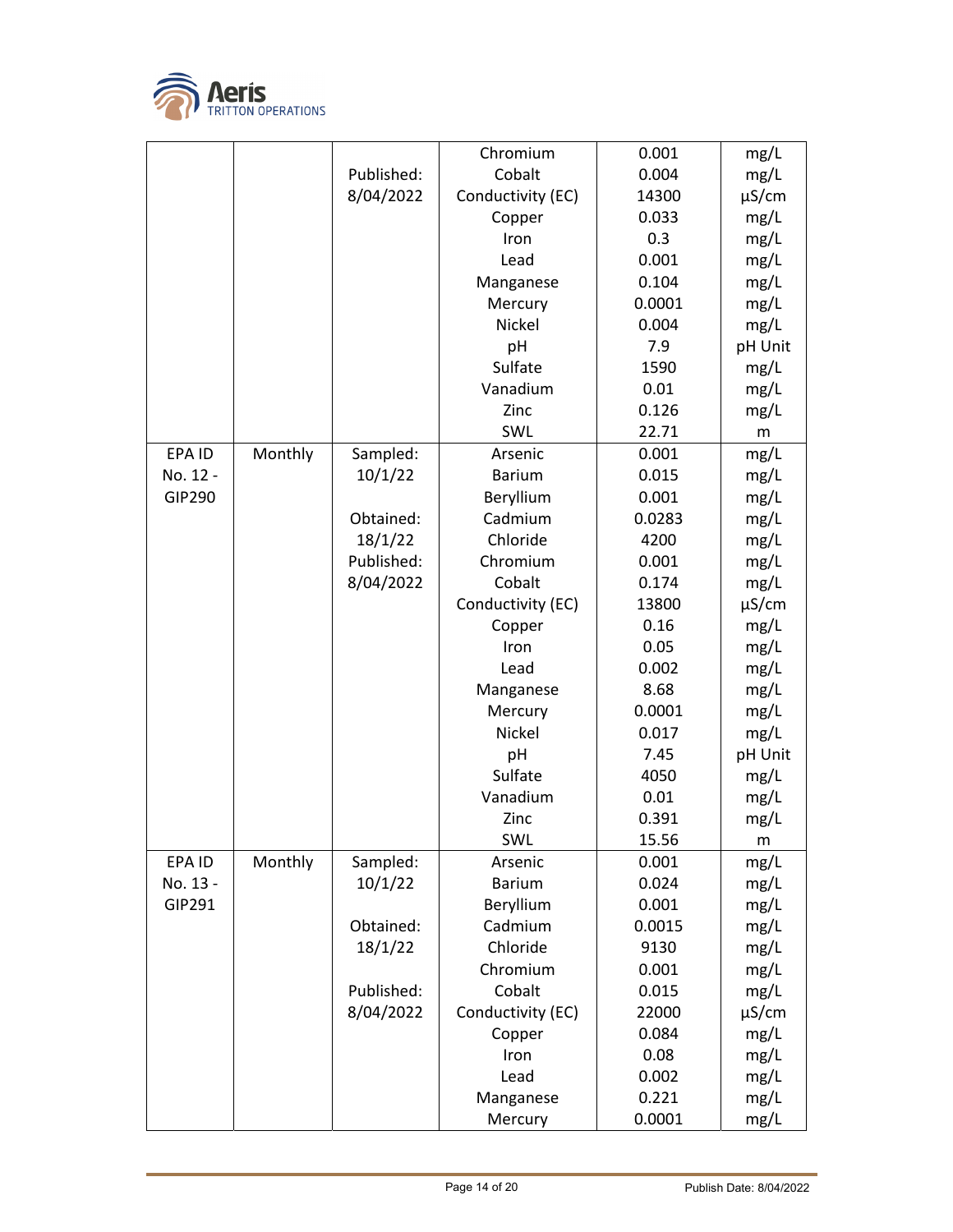

|                |         |            | Nickel            | 0.008  | mg/L       |
|----------------|---------|------------|-------------------|--------|------------|
|                |         |            | pH                | 7.69   | pH Unit    |
|                |         |            | Sulfate           | 2870   | mg/L       |
|                |         |            | Vanadium          | 0.01   | mg/L       |
|                |         |            | Zinc              | 0.087  | mg/L       |
|                |         |            | SWL               | 11.21  | m          |
| EPA ID         | Monthly | Sampled:   | Arsenic           | 0.055  | mg/L       |
| No. 14 -       |         | 6/1/22     | <b>Barium</b>     | 0.01   | mg/L       |
| <b>GIP292A</b> |         |            | Beryllium         | 0.135  | mg/L       |
|                |         | Obtained:  | Cadmium           | 4.19   | mg/L       |
|                |         | 18/1/22    | Chloride          | 2500   | mg/L       |
|                |         | Published: | Chromium          | 0.184  | mg/L       |
|                |         | 8/04/2022  | Cobalt            | 63.4   | mg/L       |
|                |         |            | Conductivity (EC) | 24500  | $\mu$ S/cm |
|                |         |            | Copper            | 277    | mg/L       |
|                |         |            | Iron              | 124    | mg/L       |
|                |         |            | Lead              | 0.01   | mg/L       |
|                |         |            | Manganese         | 571    | mg/L       |
|                |         |            | Mercury           | 0.0001 | mg/L       |
|                |         |            | Nickel            | 22.2   | mg/L       |
|                |         |            | pH                | 3.63   | pH Unit    |
|                |         |            | Sulfate           | 36200  | mg/L       |
|                |         |            | Vanadium          | 0.21   | mg/L       |
|                |         |            | Zinc              | 298    | mg/L       |
|                |         |            | SWL               | 8.67   | m          |
| EPA ID         | Monthly | Sampled:   | Arsenic           |        | mg/L       |
| No. 16 -       |         | 6/1/22     | <b>Barium</b>     |        | mg/L       |
| GIP292AS       |         |            | Beryllium         |        | mg/L       |
|                |         | Obtained:  | Cadmium           |        | mg/L       |
|                |         | <b>DRY</b> | Chloride          |        | mg/L       |
|                |         |            | Chromium          |        | mg/L       |
|                |         | Published: | Cobalt            |        | mg/L       |
|                |         | 8/04/2022  | Conductivity (EC) |        | $\mu$ S/cm |
|                |         |            | Copper            |        | mg/L       |
|                |         |            | Iron              |        | mg/L       |
|                |         |            | Lead              |        | mg/L       |
|                |         |            | Manganese         |        | mg/L       |
|                |         |            | Mercury           |        | mg/L       |
|                |         |            | Nickel            |        | mg/L       |
|                |         |            | pH                |        | pH Unit    |
|                |         |            | Sulfate           |        | mg/L       |
|                |         |            | Vanadium          |        | mg/L       |
|                |         |            | Zinc              |        | mg/L       |
|                |         |            | SWL               | 10.31  | m          |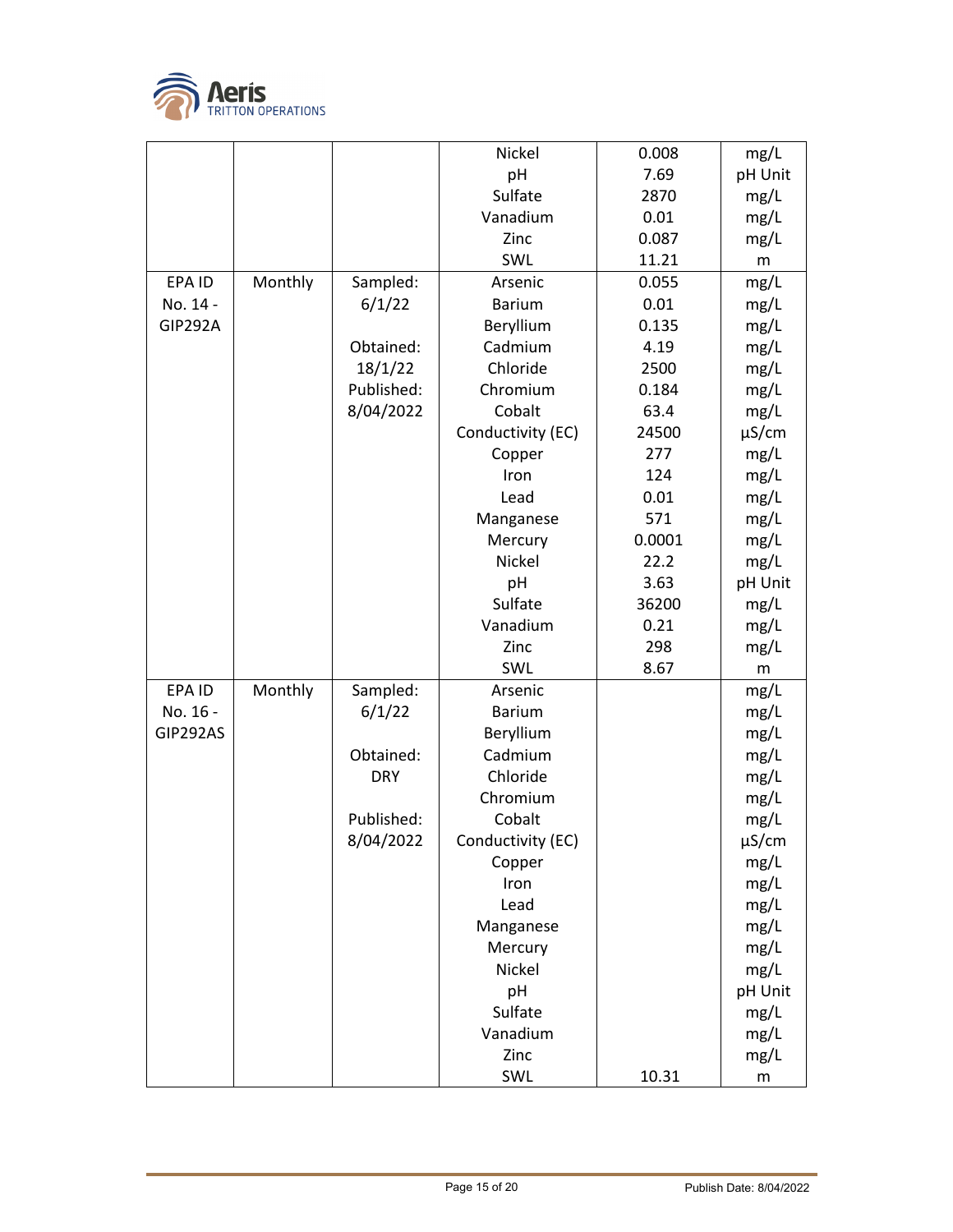

| EPA ID        | Monthly | Sampled:   | Arsenic           | 0.042  | mg/L    |
|---------------|---------|------------|-------------------|--------|---------|
| No. 17 -      |         | 7/1/22     | <b>Barium</b>     | 0.01   | mg/L    |
| GIP293        |         |            | Beryllium         | 0.032  | mg/L    |
|               |         | Obtained:  | Cadmium           | 2.93   | mg/L    |
|               |         | 18/1/22    | Chloride          | 4110   | mg/L    |
|               |         | Published: | Chromium          | 0.104  | mg/L    |
|               |         | 8/04/2022  | Cobalt            | 40.2   | mg/L    |
|               |         |            | Conductivity (EC) | 31800  | µS/cm   |
|               |         |            | Copper            | 84.9   | mg/L    |
|               |         |            | Iron              | 1.01   | mg/L    |
|               |         |            | Lead              | 0.01   | mg/L    |
|               |         |            | Manganese         | 570    | mg/L    |
|               |         |            | Mercury           | 0.0006 | mg/L    |
|               |         |            | Nickel            | 14.9   | mg/L    |
|               |         |            | pH                | 3.95   | pH Unit |
|               |         |            | Sulfate           | 35800  | mg/L    |
|               |         |            | Vanadium          | 0.1    | mg/L    |
|               |         |            | Zinc              | 160    | mg/L    |
|               |         |            | SWL               | 15.14  | m       |
| EPA ID        | Monthly | Sampled:   | Arsenic           |        | mg/L    |
| No. 18 -      |         |            | <b>Barium</b>     |        | mg/L    |
| <b>GIP294</b> |         | Obtained:  | Beryllium         |        | mg/L    |
|               |         |            | Cadmium           |        | mg/L    |
|               |         | Published: | Chloride          |        | mg/L    |
|               |         | 8/04/2022  | Chromium          |        | mg/L    |
|               |         |            | Cobalt            |        | mg/L    |
|               |         |            | Conductivity (EC) |        | µS/cm   |
|               |         |            | Copper            |        | mg/L    |
|               |         |            | Iron              |        | mg/L    |
|               |         |            | Lead              |        | mg/L    |
|               |         |            | Manganese         |        | mg/L    |
|               |         |            | Mercury           |        | mg/L    |
|               |         |            | Nickel            |        | mg/L    |
|               |         |            | pH                |        | pH Unit |
|               |         |            | Sulfate           |        | mg/L    |
|               |         |            | Vanadium          |        | mg/L    |
|               |         |            | Zinc              |        | mg/L    |
|               |         |            | SWL               |        | m       |
| EPA ID        | Monthly | Sampled:   | Arsenic           | 0.01   | mg/L    |
| No. 19 -      |         | 7/1/22     | <b>Barium</b>     | 0.038  | mg/L    |
| <b>GIP295</b> |         |            | Beryllium         | 0.01   | mg/L    |
|               |         | Obtained:  | Cadmium           | 0.001  | mg/L    |
|               |         | 18/1/22    | Chloride          | 9730   | mg/L    |
|               |         | Published: | Chromium          | 0.01   | mg/L    |
|               |         | 8/04/2022  | Cobalt            | 0.01   | mg/L    |
|               |         |            | Conductivity (EC) | 26100  | µS/cm   |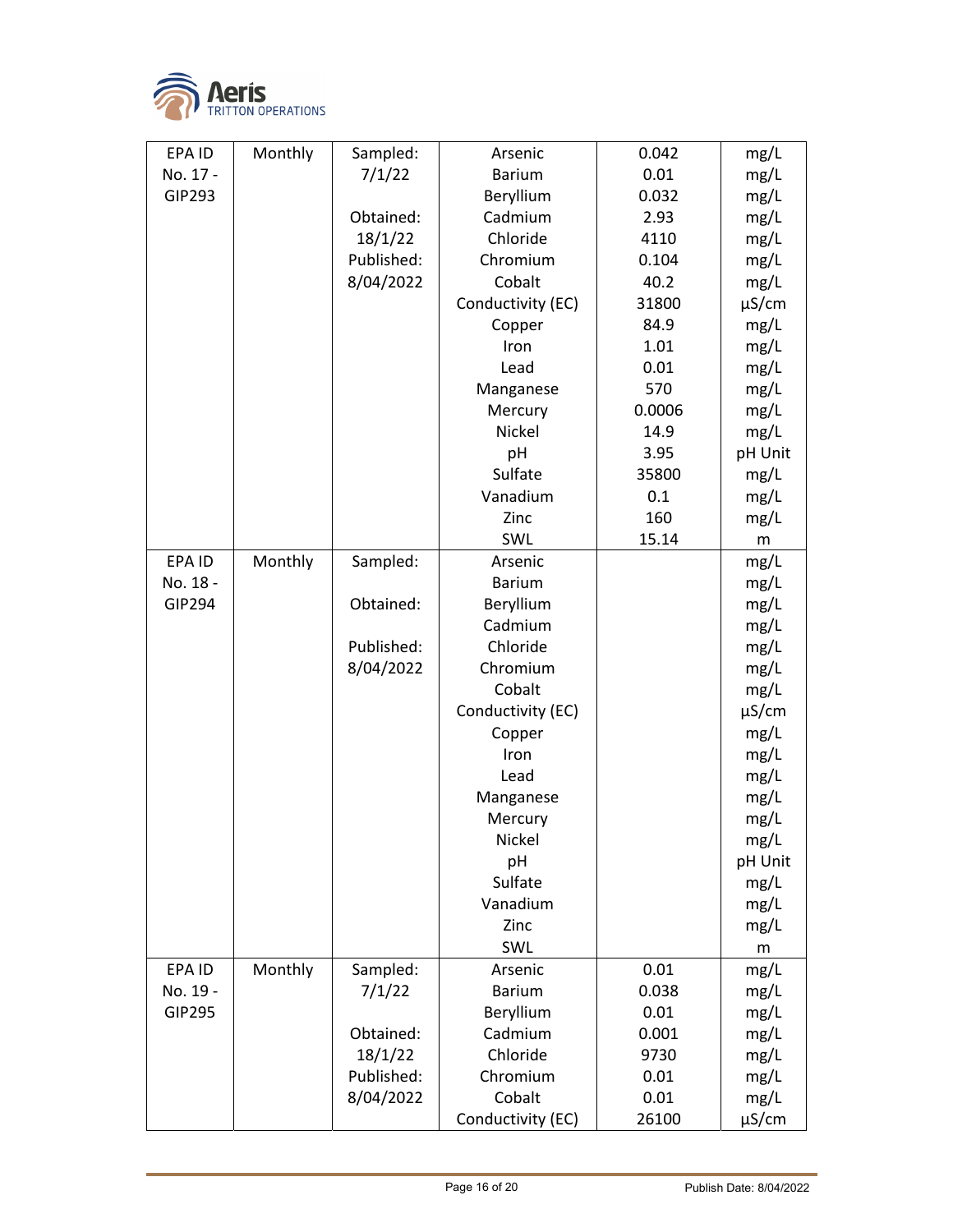

|               |         |            | Copper            | 0.01   | mg/L       |
|---------------|---------|------------|-------------------|--------|------------|
|               |         |            | Iron              | 0.48   | mg/L       |
|               |         |            | Lead              | 0.01   | mg/L       |
|               |         |            | Manganese         | 0.498  | mg/L       |
|               |         |            | Mercury           | 0.0001 | mg/L       |
|               |         |            | Nickel            | 0.01   | mg/L       |
|               |         |            | pH                | 7.7    | pH Unit    |
|               |         |            | Sulfate           | 2780   | mg/L       |
|               |         |            | Vanadium          | 0.1    | mg/L       |
|               |         |            | Zinc              | 0.05   | mg/L       |
|               |         |            | SWL               | 18.71  | ${\sf m}$  |
| EPA ID        | Monthly | Sampled:   | Arsenic           | 0.001  | mg/L       |
| No. 20 -      |         | 6/1/22     | <b>Barium</b>     | 0.008  | mg/L       |
| <b>GIP296</b> |         |            | Beryllium         | 0.001  | mg/L       |
|               |         | Obtained:  | Cadmium           | 0.0004 | mg/L       |
|               |         | 18/1/22    | Chloride          | 941    | mg/L       |
|               |         | Published: | Chromium          | 0.001  | mg/L       |
|               |         | 8/04/2022  | Cobalt            | 0.005  | mg/L       |
|               |         |            | Conductivity (EC) | 11600  | $\mu$ S/cm |
|               |         |            | Copper            | 0.024  | mg/L       |
|               |         |            | Iron              | 0.05   | mg/L       |
|               |         |            | Lead              | 0.001  | mg/L       |
|               |         |            | Manganese         | 0.06   | mg/L       |
|               |         |            | Mercury           | 0.0001 | mg/L       |
|               |         |            | Nickel            | 0.005  | mg/L       |
|               |         |            | pH                | 7.77   | pH Unit    |
|               |         |            | Sulfate           | 5990   | mg/L       |
|               |         |            | Vanadium          | 0.01   | mg/L       |
|               |         |            | Zinc              | 0.038  | mg/L       |
|               |         |            | SWL               | 7.49   | m          |
| EPA ID        | Monthly | Sampled:   | Arsenic           | 0.005  | mg/L       |
| No. 21 -      |         | 7/1/22     | <b>Barium</b>     | 0.001  | mg/L       |
| <b>GIP297</b> |         |            | Beryllium         | 0.001  | mg/L       |
|               |         | Obtained:  | Cadmium           | 0.0003 | mg/L       |
|               |         | 18/1/22    | Chloride          | 126    | mg/L       |
|               |         | Published: | Chromium          | 0.001  | mg/L       |
|               |         | 8/04/2022  | Cobalt            | 0.002  | mg/L       |
|               |         |            | Conductivity (EC) | 1130   | $\mu$ S/cm |
|               |         |            | Copper            | 0.037  | mg/L       |
|               |         |            | Iron              | 0.06   | mg/L       |
|               |         |            | Lead              | 0.001  | mg/L       |
|               |         |            | Manganese         | 0.065  | mg/L       |
|               |         |            | Mercury           | 0.0001 | mg/L       |
|               |         |            | Nickel            | 0.002  | mg/L       |
|               |         |            | pH                | 7.75   | pH Unit    |
|               |         |            |                   |        |            |
|               |         |            | Sulfate           | 233    | mg/L       |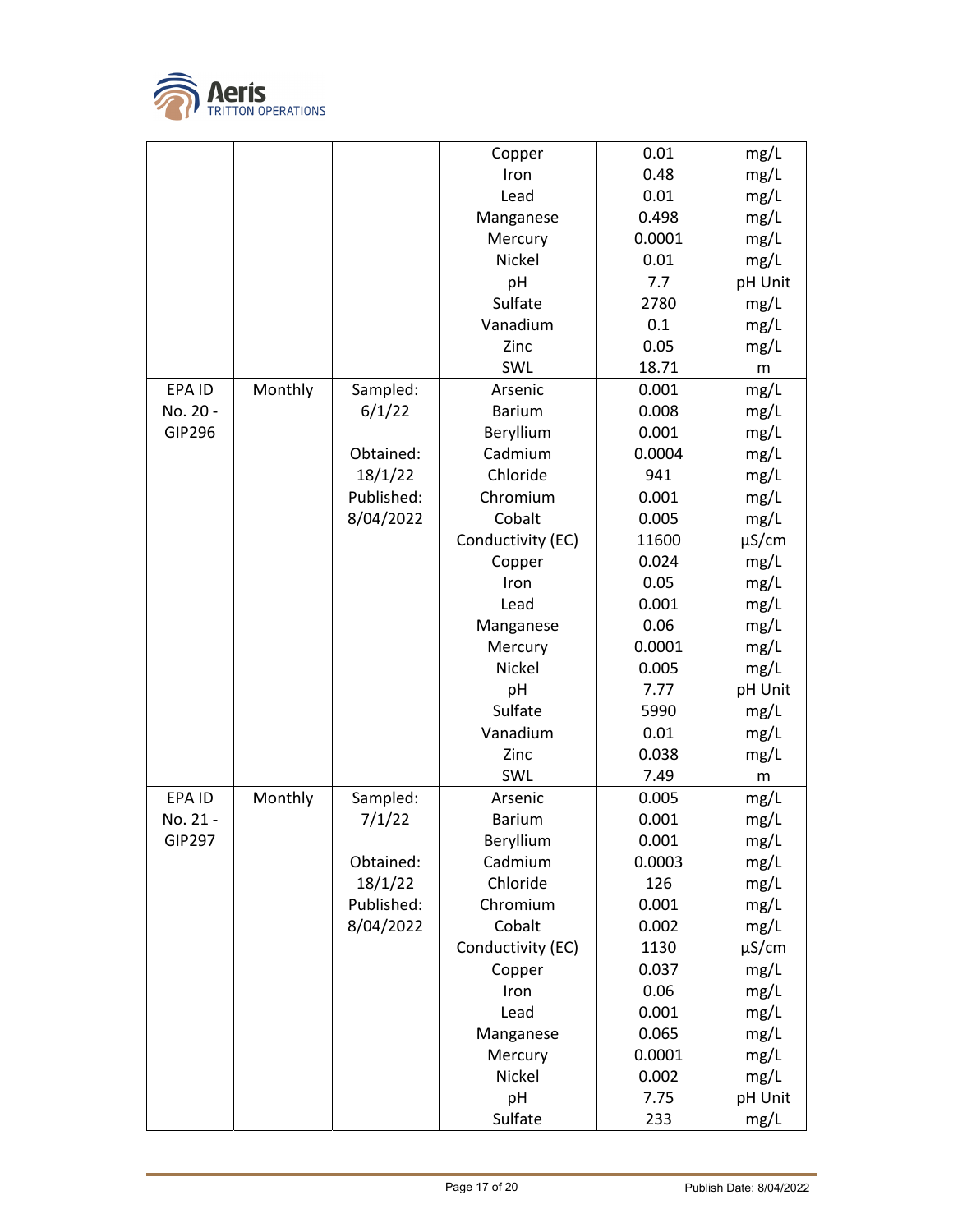

|               |         |            | Vanadium            | 0.01   | mg/L       |
|---------------|---------|------------|---------------------|--------|------------|
|               |         |            | Zinc                | 0.051  | mg/L       |
|               |         |            | SWL                 | 22.71  | m          |
| EPA ID        | Monthly | Sampled:   | Arsenic             | 0.01   | mg/L       |
| No. 22 -      |         | 7/1/22     | <b>Barium</b>       | 0.01   | mg/L       |
| <b>GIP298</b> |         |            | Beryllium           | 0.01   | mg/L       |
|               |         | Obtained:  | Cadmium             | 0.001  | mg/L       |
|               |         | 18/1/22    | Chloride            | 10100  | mg/L       |
|               |         | Published: | Chromium            | 0.01   | mg/L       |
|               |         | 8/04/2022  | Cobalt              | 0.01   | mg/L       |
|               |         |            | Conductivity (EC)   | 26300  | $\mu$ S/cm |
|               |         |            | Copper              | 0.092  | mg/L       |
|               |         |            | Iron                | 0.11   | mg/L       |
|               |         |            | Lead                | 0.01   | mg/L       |
|               |         |            | Manganese           | 0.09   | mg/L       |
|               |         |            | Mercury             | 0.0001 | mg/L       |
|               |         |            | Nickel              | 0.01   | mg/L       |
|               |         |            | pH                  | 7.87   | pH Unit    |
|               |         |            | Sulfate             | 2940   | mg/L       |
|               |         |            | Vanadium            | 0.1    | mg/L       |
|               |         |            | Zinc                | 0.132  | mg/L       |
|               |         |            | SWL                 | 22.68  | m          |
| EPA ID        | Monthly | Sampled:   | Arsenic             |        | mg/L       |
| No. 23 -      |         |            | <b>Barium</b>       |        | mg/L       |
| <b>GIP299</b> |         | Obtained:  | Beryllium           |        | mg/L       |
|               |         |            | Cadmium             |        | mg/L       |
|               |         | Published: | Chloride            |        | mg/L       |
|               |         | 8/04/2022  | Chromium            |        | mg/L       |
|               |         |            | Cobalt              |        | mg/L       |
|               |         |            | Conductivity (EC)   |        | $\mu$ S/cm |
|               |         |            | Copper              |        | mg/L       |
|               |         |            | Iron                |        | mg/L       |
|               |         |            | Lead                |        | mg/L       |
|               |         |            | Manganese           |        | mg/L       |
|               |         |            | Mercury             |        | mg/L       |
|               |         |            | Nickel              |        | mg/L       |
|               |         |            | pH                  |        | pH Unit    |
|               |         |            | Sulfate<br>Vanadium |        | mg/L       |
|               |         |            | Zinc                |        | mg/L       |
|               |         |            | SWL                 |        | mg/L<br>m  |
| EPA ID        | Monthly | Sampled:   | Arsenic             |        | mg/L       |
| No. 24 -      |         |            | <b>Barium</b>       |        | mg/L       |
| GIP300        |         | Obtained:  | Beryllium           |        | mg/L       |
|               |         |            | Cadmium             |        | mg/L       |
|               |         | Published: | Chloride            |        | mg/L       |
|               |         |            |                     |        |            |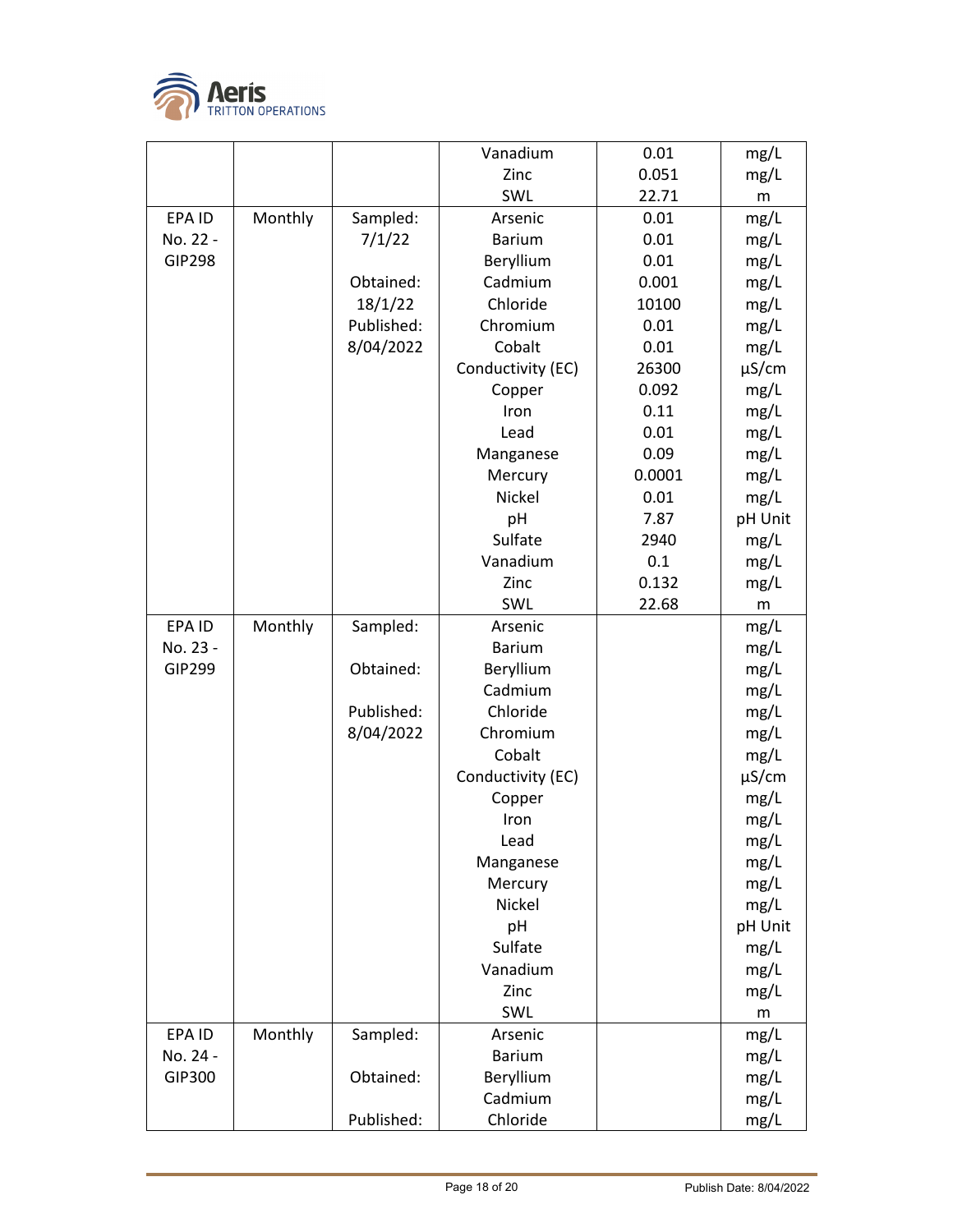

|          |         | 8/04/2022  | Chromium          |        | mg/L       |
|----------|---------|------------|-------------------|--------|------------|
|          |         |            | Cobalt            |        | mg/L       |
|          |         |            | Conductivity (EC) |        | $\mu$ S/cm |
|          |         |            | Copper            |        | mg/L       |
|          |         |            | Iron              |        | mg/L       |
|          |         |            | Lead              |        | mg/L       |
|          |         |            | Manganese         |        | mg/L       |
|          |         |            | Mercury           |        | mg/L       |
|          |         |            | Nickel            |        | mg/L       |
|          |         |            | pH                |        | pH Unit    |
|          |         |            | Sulfate           |        | mg/L       |
|          |         |            | Vanadium          |        | mg/L       |
|          |         |            | Zinc              |        | mg/L       |
|          |         |            | SWL               |        | m          |
| EPA ID   | Monthly | Sampled:   | Arsenic           | 0.001  | mg/L       |
| No. 25 - |         | 10/1/22    | <b>Barium</b>     | 0.024  | mg/L       |
| GIP301   |         | Obtained:  | Beryllium         | 0.001  | mg/L       |
|          |         | 18/1/22    | Cadmium           | 0.0027 | mg/L       |
|          |         | Published: | Chloride          | 4280   | mg/L       |
|          |         | 8/04/2022  | Chromium          | 0.001  | mg/L       |
|          |         |            | Cobalt            | 0.001  | mg/L       |
|          |         |            | Conductivity (EC) | 12400  | $\mu$ S/cm |
|          |         |            | Copper            | 0.052  | mg/L       |
|          |         |            | Iron              | 0.05   | mg/L       |
|          |         |            | Lead              | 0.001  | mg/L       |
|          |         |            | Manganese         | 1.11   | mg/L       |
|          |         |            | Mercury           | 0.0001 | mg/L       |
|          |         |            | Nickel            | 0.017  | mg/L       |
|          |         |            | pH                | 7.92   | pH Unit    |
|          |         |            | Sulfate           | 1770   | mg/L       |
|          |         |            | Vanadium          | 0.01   | mg/L       |
|          |         |            | Zinc              | 0.152  | mg/L       |
|          |         |            | SWL               | 15.51  | m          |
| EPA ID   | Monthly | Sampled:   | Arsenic           | 0.01   | mg/L       |
| No. 26 - |         | 11/1/22    | <b>Barium</b>     | 0.01   | mg/L       |
| GIP302   |         |            | Beryllium         | 0.01   | mg/L       |
|          |         | Obtained:  | Cadmium           | 0.0112 | mg/L       |
|          |         | 18/1/22    | Chloride          | 9150   | mg/L       |
|          |         | Published: | Chromium          | 0.06   | mg/L       |
|          |         | 8/04/2022  | Cobalt            | 0.146  | mg/L       |
|          |         |            | Conductivity (EC) | 25500  | $\mu$ S/cm |
|          |         |            | Copper            | 0.829  | mg/L       |
|          |         |            | Iron              | 0.3    | mg/L       |
|          |         |            | Lead              | 0.01   | mg/L       |
|          |         |            | Manganese         | 1.63   | mg/L       |
|          |         |            | Mercury           | 0.0001 | mg/L       |